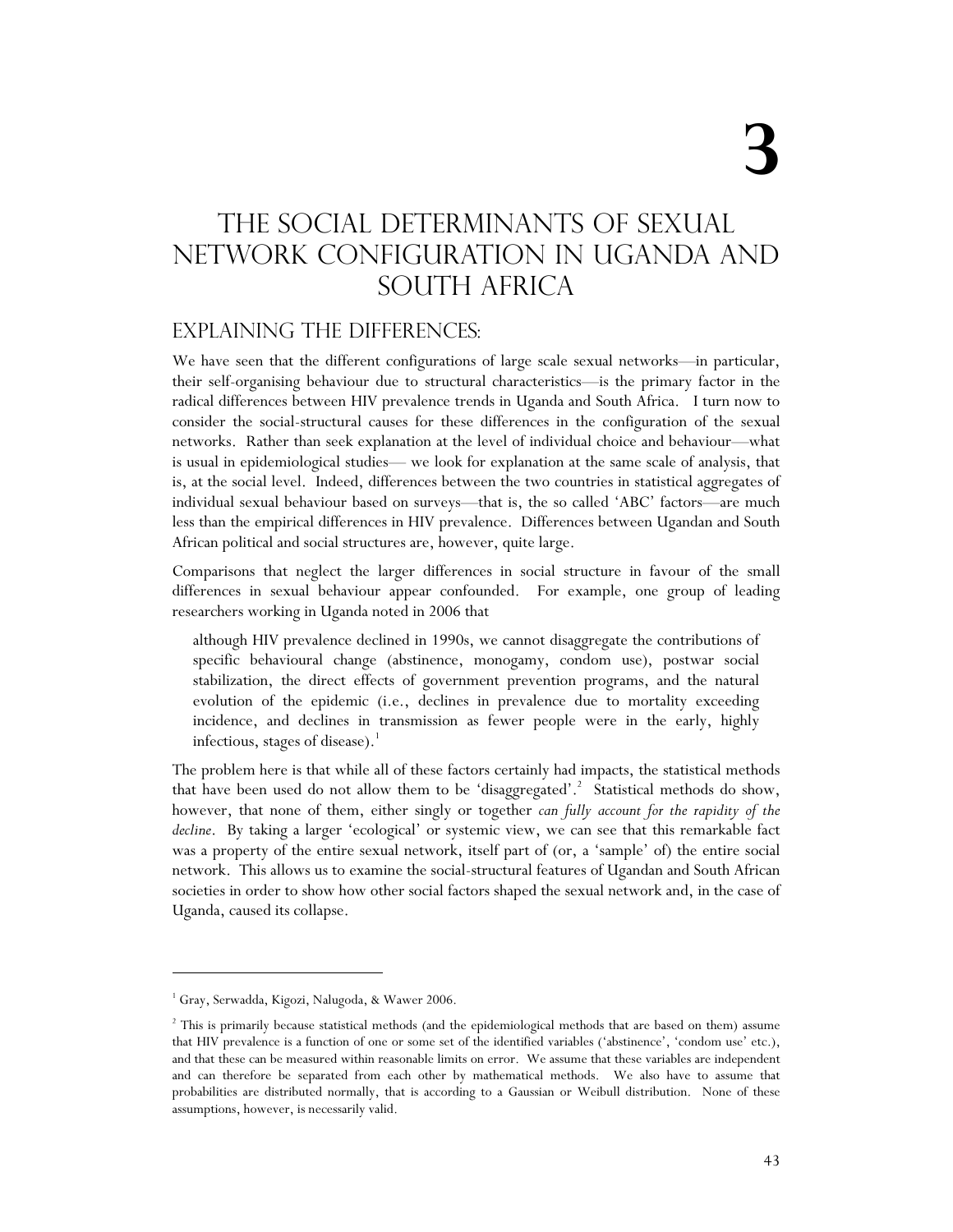In fact, differences in knowledge about HIV, education campaigns, and aggregate statistics of sexual behaviour and behaviour change are also not as helpful as we might expect in explaining the differences. Both countries have implemented extremely extensive educational campaigns with over 90% of the populations being aware of AIDS and how to prevent it.<sup>3</sup> Both have provided condoms free of charge or cheaply to large numbers of people,<sup>4</sup> and intervened in numerous other ways with significant involvement of all aspects and levels of government and civil society (with the exception of the President and the Minister of Health in South Africa). Surveys show, too, that sexual behaviour has changed by similar amounts in both countries.<sup>5</sup> Moreover, statistical aggregates of sexual behaviour data show that Uganda and South Africa are not abnormal compared with countries in the rest of the world.<sup>6</sup> It has proved extremely difficult to evaluate the effect that knowledge, sexual attitudes and beliefs have on sexual behaviour, and the effectiveness of condoms has also been difficult to assess. A large and comprehensive meta-study of global trends in sexual behaviour published in *The Lancet* (November 2006), remarked that

… the apparent absence of an association between regional variations in sexual behaviour and in sexual-health status [HIV and STI prevalence, etc.] might also be counterintuitive. In particular, the comparatively high prevalence of multiple partnerships in developed countries, compared with parts of the world with far higher rates of sexually transmitted infections and HIV, such as African countries, might hold some surprises.<sup>7</sup>

Thus, it appears unlikely that much of the *difference* in the shape and direction of HIV trends between the two countries can be successfully attributed to this set of factors. The differences remain puzzling even after years of research and analysis.

As we have seen, prevalence trends, especially in Uganda, do not conform to expected, standard demographic growth or logistic curves, or to standard epidemiological models based on these. Stoneburner and Low-Beer's attempt to fit an epidemiological model to the data,<sup>8</sup> they had to assume an extremely rapid—and unrealistic—drop in incidence between 1989 and 1994. More problematic is the fact that the simulation predicts further rapid falls in prevalence after 2000. This would conform to normal viral epidemics in which the viral infection eventually falls to near zero as patient recovery, increasing population-level immunity and possibly death raise the epidemiological threshold to a point at which the virus can no longer propagate. This evidently does not happen in HIV epidemics. Instead, judging from current evidence, HIV prevalence may stabilise, and may continue to decrease, but does *not trend towards zero*. This is consistent with a power law model that successfully models this fact, but is not consistent with standard epidemiological curves that are based on Gaussian 'bell-curve' or exponential models.

Thus, the behaviour of the curves describing increases and decreases of HIV at the population level suggests that the configuration of the sexual network is a causal element in prevalence trends over time. This is because HIV transmission is not randomised as aerosol transmission of

<sup>&</sup>lt;sup>3</sup> Demographic and Health Survey, South Africa, 1998 (Measure DHS 1998).

<sup>4</sup> Dorrington, Bradshaw & Budlender, 2002; Kirby 2004.

<sup>5</sup> Konde-Lule, Musagara & Musgrave 1993; Hogle, Green, Nantulya et al. 2002; Stoneburner and Low-Beer 2004; South African Institute of Race Relations 2002; Wellings, Collumbien, Slaymaker, Singh, Hodges, Patel, & Bajos 2006..

<sup>6</sup> Wellings, Collumbien, Slaymaker, Singh, Hodges, Patel, & Bajos 2006.

<sup>7</sup> Wellings, Collumbien, Slaymaker, Singh, Hodges, Patel, & Bajos 2006.

<sup>&</sup>lt;sup>8</sup> Stoneburner and Low-Beer 2004: 717, figure 3(A); see chapter 2 for a fuller discussion of this.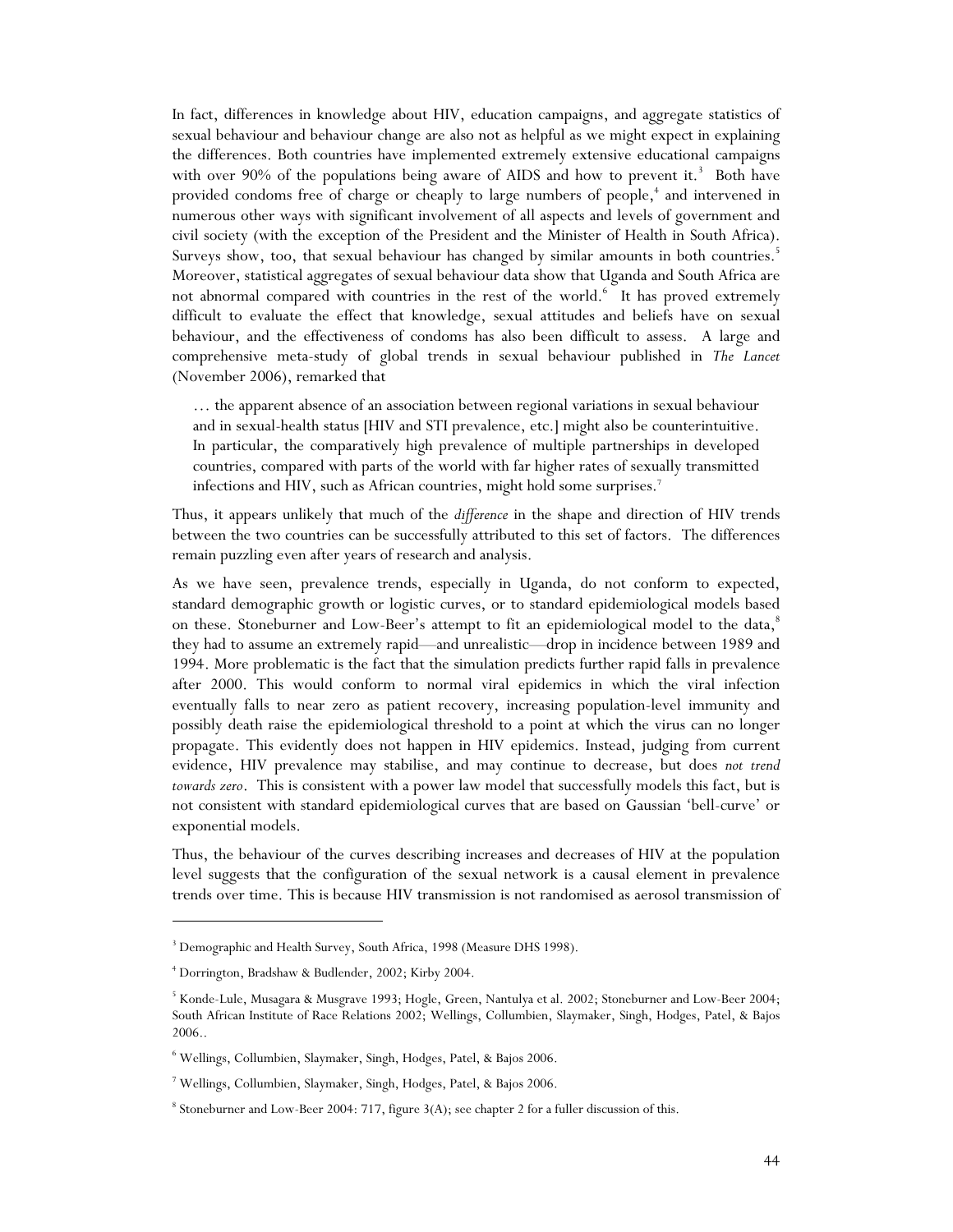flu or cold viruses generally are. It is therefore difficult to explain these differences on the basis of statistically randomised survey data on sexual behaviour and behaviour change, or by using ordinary epidemiological methods alone.

In mature, generalised, heterosexual HIV epidemics such as these, many factors affect choice of sexual partners and the frequency and periodicity of sexual contact. Accordingly, these networks can take on different configurations. These configurations have different properties with respect to the efficiency of transmission of the virus, and their vulnerability to interruption or breakage.<sup>9</sup> Where networks break, through any form of limitation or cessation of sexual activity or use of a barrier (condom), HIV transmission is interrupted, and therefore further incidence of HIV infection hindered. The overall effect that different degrees of such interruption will have on efficiency of transmission in the overall network, however, *is a property of the configuration of the entire network, not simply of the statistical frequency of interruptions* (that is overall sum of numbers of broken links, or non-transmitting nodes). In other words, the magnitude of behaviour change—use of condoms, changes in number and frequency of partners—affects HIV prevalence differently depending on the specific architecture of sexual networks.

This observation shifts attention away from personal sexual *behaviour* to the level of the *social* specifically to social and sexual networks. It forces a shift in the scale of observation and suggests that interventions that fail to take into account the *configuration of the overall sexual network* are likely to have limited or unpredictable effects … or no effect at all. Since the only measures we have for describing and predicting the development and future trajectory of the epidemic are 'behavioural', it is not surprising that we are still searching for answers after more than twenty years.

## sexual networks, family structure and property

Notable efforts have been made to develop historical, cultural, political and sociological explanations for the characteristics and magnitude of the epidemic in Africa.<sup>10</sup> It is clear, first of all, that there have been significant differences in the way that the state has responded, and in the type and level of civil society involvement.

Uganda had exemplary leadership from President Yoweri Museveni and from his government in general in the fight against AIDS, while South Africa has had very little central leadership, or leadership that has tended to be harmful. Civil society involvement has been more or less total in Uganda, with tight integration between government and elements of civil society such as churches, NGOs, donors, business associations, labour associations, traditional authorities and traditional healers, schools, and community based organisations, among others.<sup>11</sup> In South Africa, this has not been the case. While there is large involvement of civil society organisations, it is fragmentary, competitive and quarrelsome. The relation between activist organisations concerned with AIDS and government has also been characterised by conflict and distrust. Political factors, however, do not entirely explain the different configurations of the trends or their directions.<sup>12</sup>

<sup>9</sup> Wohlfeiler & Potterat 2003.

<sup>10</sup> Caldwell, Caldwell & Quiggin 1989; Caldwell, Caldwell & Quiggin 1991; Caldwell, Caldwell & Orubuloye 1992; Barnett & Whiteside 2002; Gray, Serwadda, Kigozi, Nalugoda, & Wawer 2006; Green, Halperin, Nantulya, & Hogle 2006.

<sup>&</sup>lt;sup>11</sup> Thornton 2003b; Parkhurst & Lush 2004; Kirby, 2004.

<sup>&</sup>lt;sup>12</sup> Barnett and Whiteside 2002:295-306.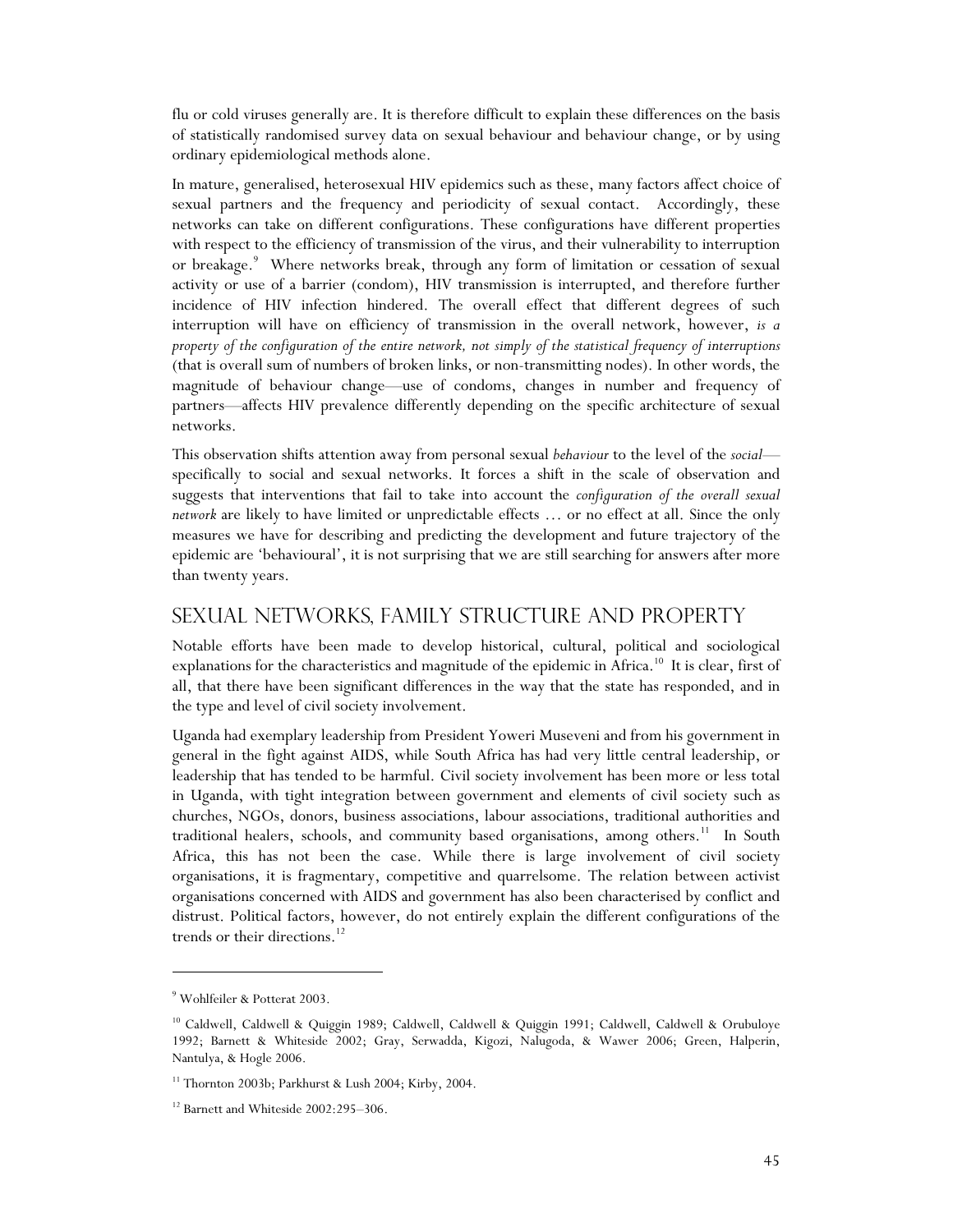Cultural and social factors strongly influence the choice of sexual partners, as well as the number of sexual contacts and their periodicity and determine the degree or level of social control that social groups such as family/clan or church or 'peers' might have on sexual behaviour of their members. The effectiveness of these controls is often determined by other factors again, especially the presence or absence of potentials for coercive violence, and the presence or absence of heritable fixed property that can be used to discipline sexual (or other behaviour) by withholding inheritance or access to it.<sup>13</sup> In both Uganda and South Africa only very limited coercive pressure of this type is exercised within local or domestic groups and it appears that coercive violence is not an effective means of sexual control. Use of controlled violence, from beatings to community-sanctioned murder, primarily occurs in strongly patriarchal<sup>14</sup> societies, such as rural Islamic villages from the Middle East to Pakistan and India where property-owning corporate kin groups exist and are strongly sanctioned by the community. Where it does occur, sexual behaviour is strongly associated with family honour, and families are corporate property holding groupings with enduring systems of political conflict and alliances between other and all such family-property corporations. In other words, sexual behaviour is never the only thing at stake. Such community-sanctioned coercion occurs to a very limited extent in Uganda and not at all in South Africa. While there is a very high level of violence against women in South Africa, there is no indication that violence occurs as the result of community-sanctioned disciplining of women for shaming or bringing dishonour to families or to the community as the result of their sexual behaviour. 'Shame' and 'honour', as these concepts exist in, for instance, circum-Mediterranean societies, are essentially absent in both Uganda and South Africa. By contrast, concepts of 'respect' and 'jealousy', supported by witchcraft beliefs and networks of gossip and influence are far more important. Almost universally, violence against women is locally attributed to 'jealousy', to drug or alcohol abuse, or to 'people getting out of control'. Except in the few cases in which 'witches' are punished such violence is never sanctioned by families or communities.

One significant area of difference between the two countries is the fact that most Ugandans are closely tied to kin group, 'clan', or ethnic identities and these, in turn are closely associated with property ownership. By contrast, most of the present South African land was variously alienated from black African ownership by the South African state, and few South Africans own any land outright as heritable property. Even white South Africans, who are more likely to have title to land and houses, generally have heavy debt burdens and few transfer property through inheritance. Very few non-white people have any free-hold tenure land that can be inherited.<sup>15</sup>

The existence of heritable land in Uganda gives kin groups significant control over their members, especially by senior, especially male, members over the junior members. In Uganda, too, property is usually inherited, or otherwise transferred to juniors only on the death of senior members of the family, clan or lineage. In Uganda, this control is exercised in a number of ways over junior men and women, and probably represents a significant system of social control over sexual behaviour. Moreover, those who die from AIDS (or any other cause) cannot inherit property or pass it on to family or children. This seems to represent a powerful deterrent. While it evidently does not limit the overall 'volume' of sexual activity, it probably limits the range of persons with whom one can and does have sex.

In South Africa, on the other hand, family property is extremely limited for the vast majority. It is also rarely transferred as inheritance to junior generations. While property transfer does

<sup>&</sup>lt;sup>13</sup> Goody 1976; Caldwell, Caldwell & Quiggin 1989.

<sup>&</sup>lt;sup>14</sup> Weber 1979; Goody 1976.

<sup>15</sup> Cronje 2005.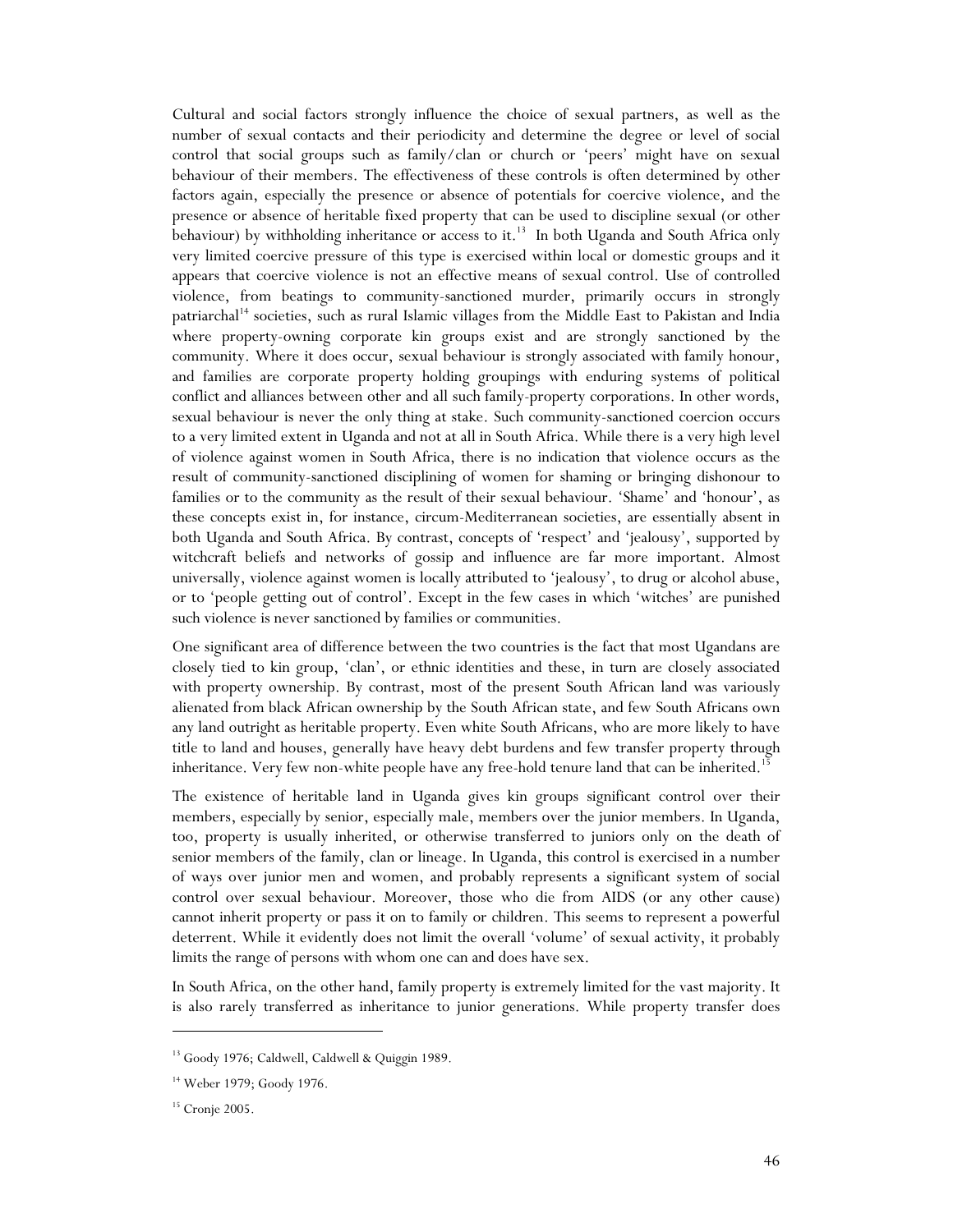occur, it is generally transferred at the time of marriage through the institution of 'bride price', in which the husband's family gives a relatively significant amount of 'cattle' (today, usually in the form of cash or other goods) to the family of the bride. Other gifts are exchanged in the opposite direction as well, but the bulk of wealth is transferred from the groom's to the bride's family. This represents a 'horizontal' exchange of wealth almost always in currency or moveable property, symbolised by the traditional 'cattle' in which it is counted. The absence of fixed and real property-holding family corporations in South Africa means that kin have almost no control over other members of their group. By contrast, in Uganda senior kin control wealth that is passed only on their death. This means that they are more likely to have control over the sexual activity and other behaviour of their younger kin. Bride-price is also customary in much of Uganda, but the property (cattle, money, and other goods) that is exchanged, is exchanged by corporate kin groups. This explains the custom of 'wife sharing' in western Uganda, for instance, because the bride-price is raised jointly by all members of the family who then have joint sexual rights as a consequence. In South Africa, bride-price is raised and paid by the groom, possibly with help from his family, but they do not claim joint corporate rights. In Uganda, these patterns lead to clusters of sexual relations (joint family access to the new bride) and support the family property complex, while in South Africa, there is no family property complex, and bride-wealth is primarily the responsibility of the individual.

The history of Ugandan land-tenure arrangements is centuries long, but since the early nineteenth century, the conquest of most of the southern part of this country by the centralised kingdom of Buganda (from which the country gets its name), has established and stabilised strong association between kin groups and specific lands, termed '*mailo*' from the English term 'mile', the unit in which land-holding is measured.<sup>16</sup> Under the laws of the British Protectorate, some pre-colonial land-holding arrangements were preserved and only small amounts of urban lands were alienated to European or Asian (Indian) settlers. The small amount of land owned by settler groups (predominately Indian) or foreigners was commandeered under Idi Amin's government, although some of this has been returned since Yoweri Museveni took power. In the main, land tenure arrangements dating back to the nineteenth century have endured until today. Most of the land is owned by corporate kin groups of one sort or another; all of it is heritable, and is inherited.

In South Africa, land tenure regimes allow very little scope for free-hold title to land. Out of a total land area of 1·22 bn hectares, 86·2 m (85·6%) of this is surveyed 'farms', large tracts of land that are owned by one legal person.<sup>17</sup> While the state owns some of this land,  $46,000$ private owners, or 0.1% of the population, own most of this land.<sup>18</sup> The remaining 14.5 m hectares of agricultural land is predominately 'communal land' in the old 'Homelands', areas designated for exclusive settlement by black African people under Apartheid up to 1994.<sup>19</sup> Private ownership in these areas is a rarity. Most of the 'non-agricultural land', comprising 21·6 m hectares lies in nature reserves, state lands, or is owned by Public Works.<sup>20</sup> Overall, the state owns 27 m hectares. Thus, there is very little scope for ownership of private real property.

<sup>16</sup> Reid 2002; Roberts 1962.

<sup>&</sup>lt;sup>17</sup> South African Institute of Race Relations 2003: 376.

<sup>18</sup> South African Institute of Race Relations 2005. The owners of these 'farms' are often corporations or companies.

<sup>19</sup> South African Institute of Race Relations 2003: 376.

<sup>&</sup>lt;sup>20</sup> South African Institute of Race Relations 2003: 376–378.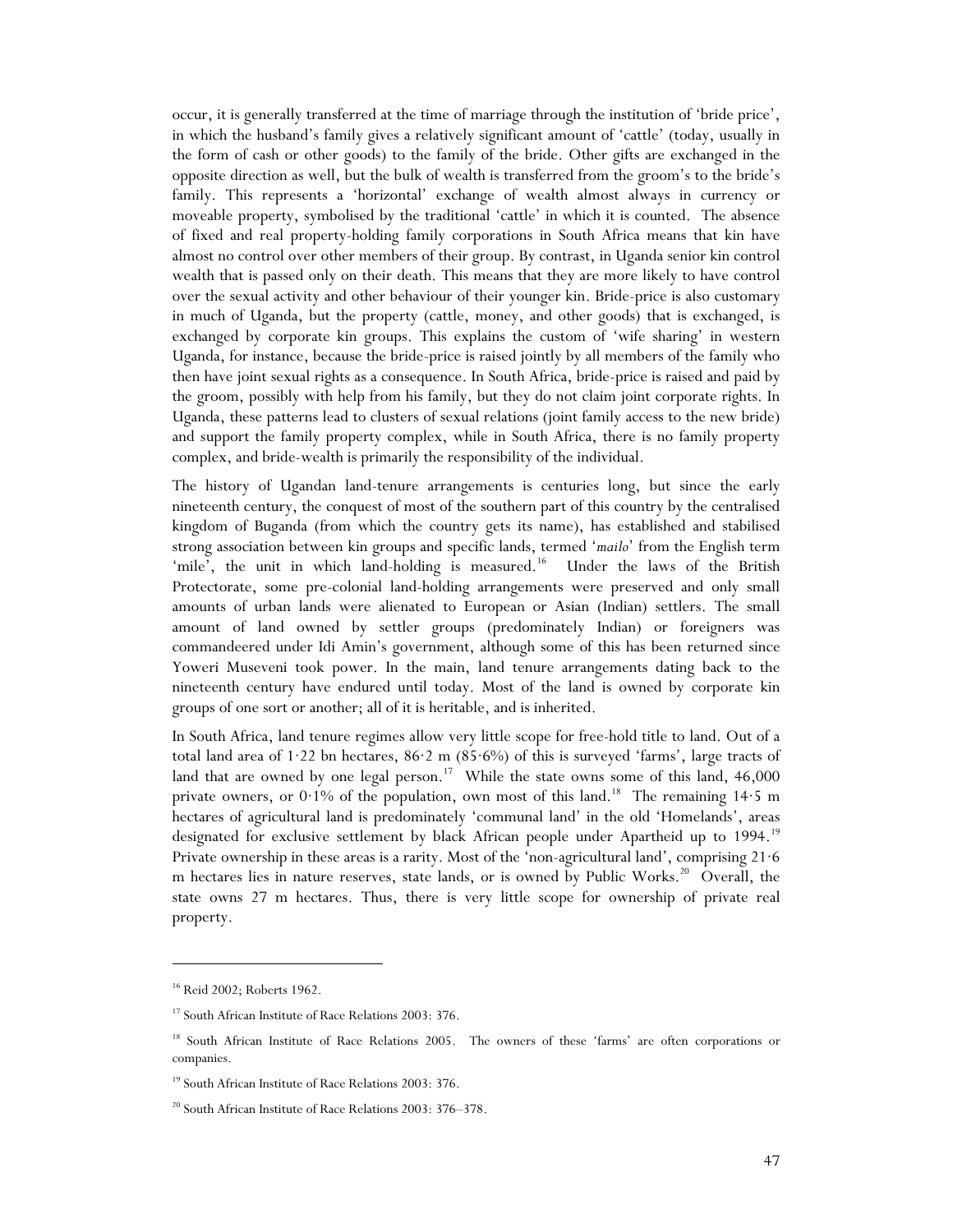As a consequence of this, Ugandan and South African kinship structures and household formation, including levels of control attached to these, are radically different.

### Sexual networks and family property regimes

We can now explain the effect of different configurations of sexual networks on the dynamics of the HIV/AIDS epidemic in terms of different family-property regimes.

Depending on the kinds of choices people make about sexual partners, the network can take on different 'shapes' and cover different populations. For instance, if one highly sexually active person is having sex with ten people regularly (for example, a 'sugar daddy/mama' ), and each of his/her partners is having sex with two others, then we have a wheel-and-spoke shaped network where one person is linked to many people, and those people linked to fewer people. Several such interlinked networks can form a densely linked cluster with relatively few links outwards. Alternatively, we might have large numbers of people in a population linked to two, three or four people; all have multiple links to others through 'circles', chains or filaments of sexual contact that ramify widely. This forms a 'randomised' or 'small-world' type of network, with many possible links between most people in the network.<sup>21</sup>

The clustered sub-network will be relatively isolated from the rest of the population if none or only a few people have sex with people outside of that network. The clustered network will be less efficient in transmitting HIV to a larger population, but highly efficient *within* the clusters if core people have the virus. On the other hand, the randomised 'small-world' network will be highly efficient at transmitting the virus to ALL of the population since there are many possible links across all possible participants in the network. For the small-world networks, it does not matter where the virus is first introduced, since it will spread to all parts of the network very efficiently.

This has implications for HIV/AIDS transmission. For clustered, 'lumpy' networks, if the links between clusters are cut, the HI virus will be isolated within different sub-networks, and will not be able to spread beyond that. A phase transition—as in Uganda—will occur in HIV incidence and prevalence when a tipping point is reached. If one or two critical links are eliminated—they stop having sex, start using condoms, stick to one partner or die—then prevalence in the whole population will decrease very rapidly. For the 'small-world' network, if a few links are eliminated, there will be NO EFFECT AT ALL on the entire network since the network will function like the Internet, that is, even though some links go down, the network as a whole continues to function. In the case of HIV, so long as most people have multiple partners at regular intervals, the elimination of some people ('links') will have no effect on the efficiency of transmission through the entire network since all persons are multiply linked to other parts of the network. Thus, small, or even quite large changes in sexual behaviour will have little appreciable effect.

#### **Uganda**

 $\overline{a}$ 

It appears that Uganda's sexual networks were probably highly clustered with limited links between clusters. This is caused—or supported—by a number of factors that affect social differentiation.

First of all, Uganda has a relatively large degree of social differentiation in a relatively small population (23 million people as opposed to 45+ million in South Africa), with class and status

<sup>21</sup> Buchanan 2002; Strogatz 2003; Barabási 2002.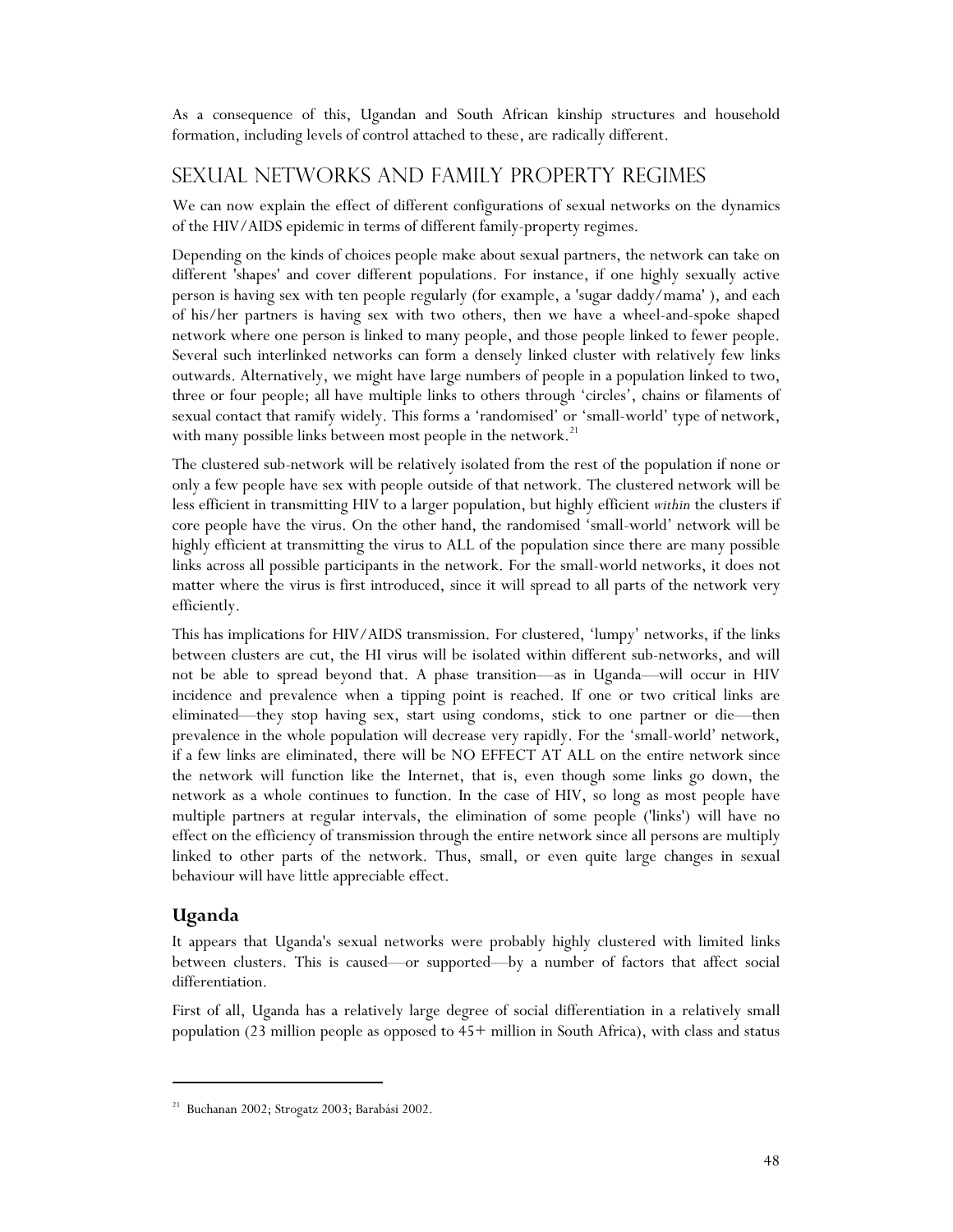differentials<sup>22</sup> that are partly founded in the hierarchy of the southern kingdoms, partly on wealth in land, and partly on other criteria such as position in government. The distinctions are deeply rooted in history, since the origins of the largest states of Rwanda, Bunyoro, and Buganda can be clearly traced back five centuries or more. These differences are both 'ethnic' and political, since each kingdom was a distinct political entity in pre-colonial and colonial times. Many Ugandans continue to think of themselves as separate polities even today, especially since the restoration of their kings by Museveni. I was struck, for instance, by the fact that when I visited Rubaga Girls School where I used to teach in the early 1970s, the flag of Buganda, the newly restored kingdom, was raised before and next to the Ugandan national flag on the open day I attended. Rubaga is next to the first Roman Catholic cathedral in Uganda, and adjacent to the old Lubiri or King's Palace. It lies at the heart of old Buganda. But each kingdom also has its own history of different tribes and languages, and they are ranked with respect to each other's history of conquest and incorporation. Inequalities exist both within and between these social divisions, as well as between virtually all individuals. Jacques Maquet termed this 'the premise of inequality' with reference to this set of kingdoms and their political structures.<sup>23</sup> Another anthropologist writing about the oldest of these kingdoms, the Nyoro, noted that 'ideas of superordination and subordination' were pervasive in social life such that 'every social relationship has ... a hierarchical or "unequal" aspect.<sup>24</sup> These authors were writing in the middle of the twentieth century when such broad generalisations were possible, but the essence of their observations rings true to anyone who has become familiar with Uganda. This means that *within* these ethnic groups there are significant degrees of status difference that inhibit sexual contact across these barriers. They also inhibit sexual contact across these divisions.

While the official national language in Uganda is English, there are significant ethnic and linguistic division, too. Ethnically, Uganda divides roughly into northern and southern halves. The southern half is dominated by the Kingdom of Buganda, but includes three other kingdoms—Toro, Bunyoro, and Ankole—together with other 'tribes' or ethnic groups such as the BaSoga, BaGisu, BaChiga who were politically organised with distinct historical identities but lacked kings in the pre-colonial period. All of the people in the southern half speak one or another language of the Bantu family of languages, with LuGanda being the largest of these. Most of these are not mutually intelligible. In the north, people speak languages that are not related to the Bantu languages of the south, but rather to the Sudanic and Nilotic ('Sudan-' and 'Nile-languages') to the north of Uganda. These groups did not have kings and were not centrally organised into states as most of the people in the south were. The Madi, Alur, Lugbara, Langi and Iteso in the central part of the north were primarily agriculturalists, while the Karimojong, and Jie, in the dry northeast relied on cattle herds and on dry-land sorghum crops for subsistence. In most of Uganda's cities and towns, one language or ethnic group dominates, but none of them are ethnically or linguistically exclusive. In more rural areas, by far the majority of people live in mono-lingual communities. Linguistic differences, like political, ethnic and status differences also tend to create sexually endogamous groupings. One recent study, for instance, found that unmarried women and married men in multi-lingual communities were far more likely to engage in extramarital and multiple partnerships than those in mono-lingual communities.<sup>25</sup> While this did not appear to hold true for married

<sup>&</sup>lt;sup>22</sup> Fallers 1964: 64-117.

<sup>&</sup>lt;sup>23</sup> Maquet 1961.

<sup>&</sup>lt;sup>24</sup> Beattie 1971: 7.

<sup>&</sup>lt;sup>25</sup> Bishai, Patil, Pariyo &Hill (2006) find 'a robust association between residing in rural Ugandan communities where multiple languages are spoken and the odds of non-spousal sex for unmarried women and for married men.'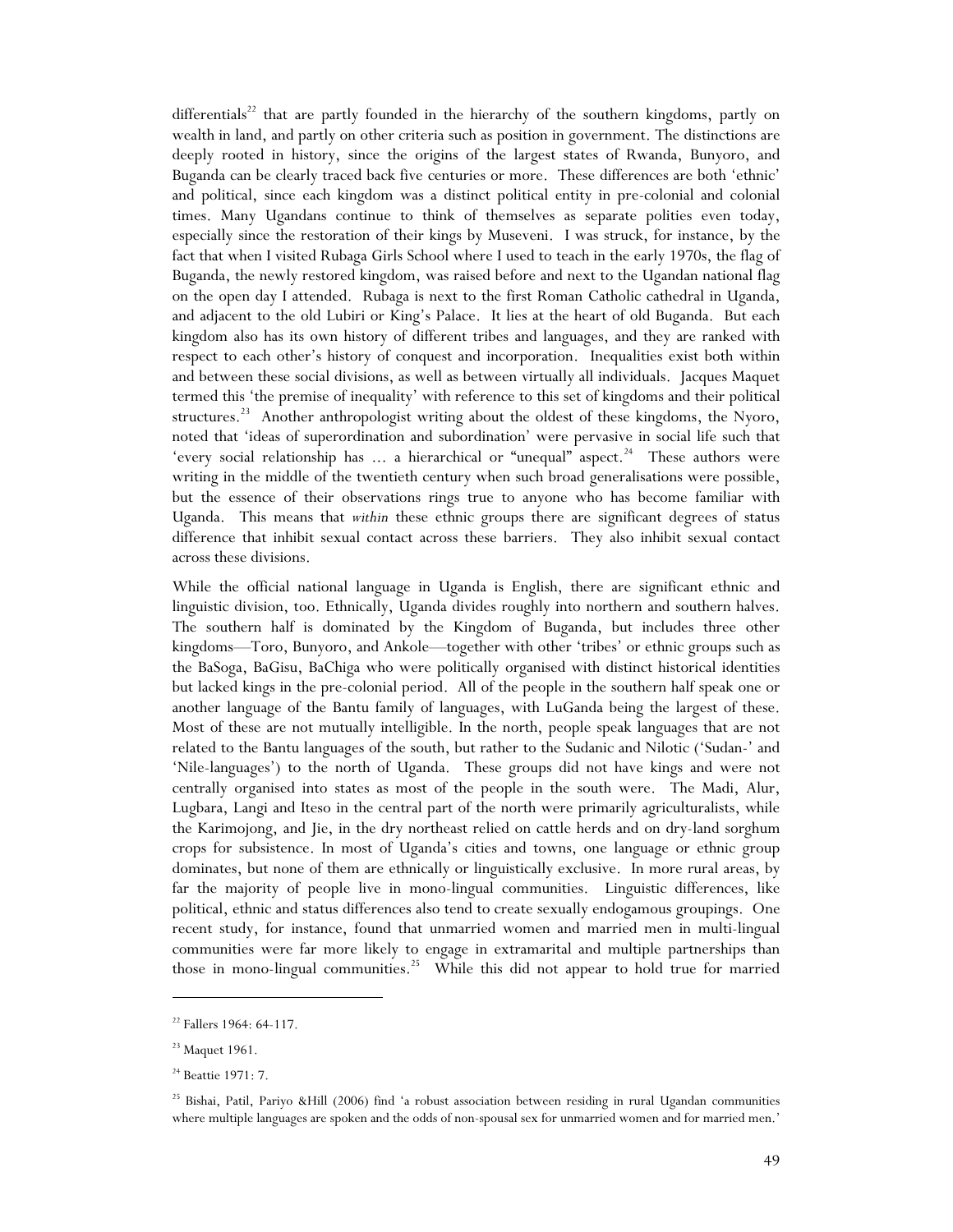women or unmarried men, it does suggest, at least, that language differences structure the sexual network in specific ways.

The kingdoms were all abolished in 1967 by Milton Obote, a Langi from the north, who then declared Uganda a Republic. The southern kingdoms, with the exception of Ankole,<sup>26</sup> were reestablished by Yoweri Museveni after he took power in 1986. Especially in the south, there were strong status differences between the political elites of the kingdom, and between the 'high status' cattle keepers (part of the larger 'Tutsi' ethnic category) such as the BaHima (Museveni's ethnic group) and the BaIru ('servants'), agriculturalists. Other clearly differentiated status groups in the nineteenth century included fishermen, hunters, blacksmiths, bark-cloth workers, and so on. Important status distinction are still made today based on the pre-colonial histories of clans associated with these pursuits, in addition to other, newer status differences based on profession, political party membership, rural/urban distinctions, among others. Finally, all of these differences are cross-cut by religious affiliation. The vast majority of Ugandans belong to one of three faith communities: the Roman Catholic, the Church of Uganda (Anglican Communion) and Islam. Evangelical Christians, primarily funded by Christian fundamentalists from the USA, have greatly increased their numbers in recent years, too. These distinctions, while not apparent everywhere, tend to divide the Ugandan population into relatively small endogamous (and sexually exclusive) groups based on economic, ethnic and status factors. Most social interaction, especially ties of close friendship or sexual intimacy, tends to take place within these groups rather than across them.

The relatively high prevalence of polygyny is another factor that contributes to the clustered configuration of the Ugandan sexual networks. The Demographic and Health Survey of 2001 shows that 21·8% of all married women reported that their husbands have at least one other wife, while  $10.4\%$  reported two or more co-wives.<sup>27</sup> The polygynous family is the simplest and clearest example of a hub-centred network or cluster. This consists of a husband married to several wives that each has their own household establishment and children. In fact, the wives may also have other lovers, and the husband is not necessarily faithful to only those wives that he is married to. The idea that one should be limited to even several wives seemed surprising to one Muslim man that I spoke with in July 2003. 'If I stayed with only the wives I have' he said, 'how would I find another wife?' he asked. This pattern is relatively common. In some cases, informal or effective polyandry around a wealthy 'sugar mama' such as a female professional or trader, or 'wife sharing' as attested for Western Uganda among a group of brothers whose family wealth in cattle have been exchanged for a wife, was also practiced.

Clan or kin-group organisations are another factor that governs sexual access. Rules of kinship and marriage, and of rituals pertaining to life crises such as circumcision, death, and marriage both permit (or require) or forbid sex at different times. For instance at family funerals, there is often a period of informal sexual license associated with large funeral gatherings. Like any large gathering, these occasions also provide moments of sexual opportunity. During circumcision ceremonies in Eastern Uganda periods of sexual license often prevailed. Wife-

Specifically, they found that 'for unmarried women rates of sexual activity were significantly higher, 26% in multilingual compared to 13% in monolingual clusters  $(Z=3.01, p \le 0.01)$ . But rates of extramarital contact were significantly higher for married men with 29% in multilingual clusters compared to 16% in monolingual clusters ( $Z = 3.59$ ,  $p \le 0.01$ ).' Men had from 4 to 20 extramarital partners in these multi-linguistic communities, while sexually active unmarried women reported from 3 to 5 partners in the previous 12 months.

<sup>&</sup>lt;sup>26</sup> Museveni believed that the restoration of the Ankole kingdom was likely to lead to conflict and possible bloodshed since its ethnic and political structure is similar to that of Rwanda and Burundi. As a result, the Ankole kingdom was not restored.

<sup>27</sup> Measure DHS 2002: 75.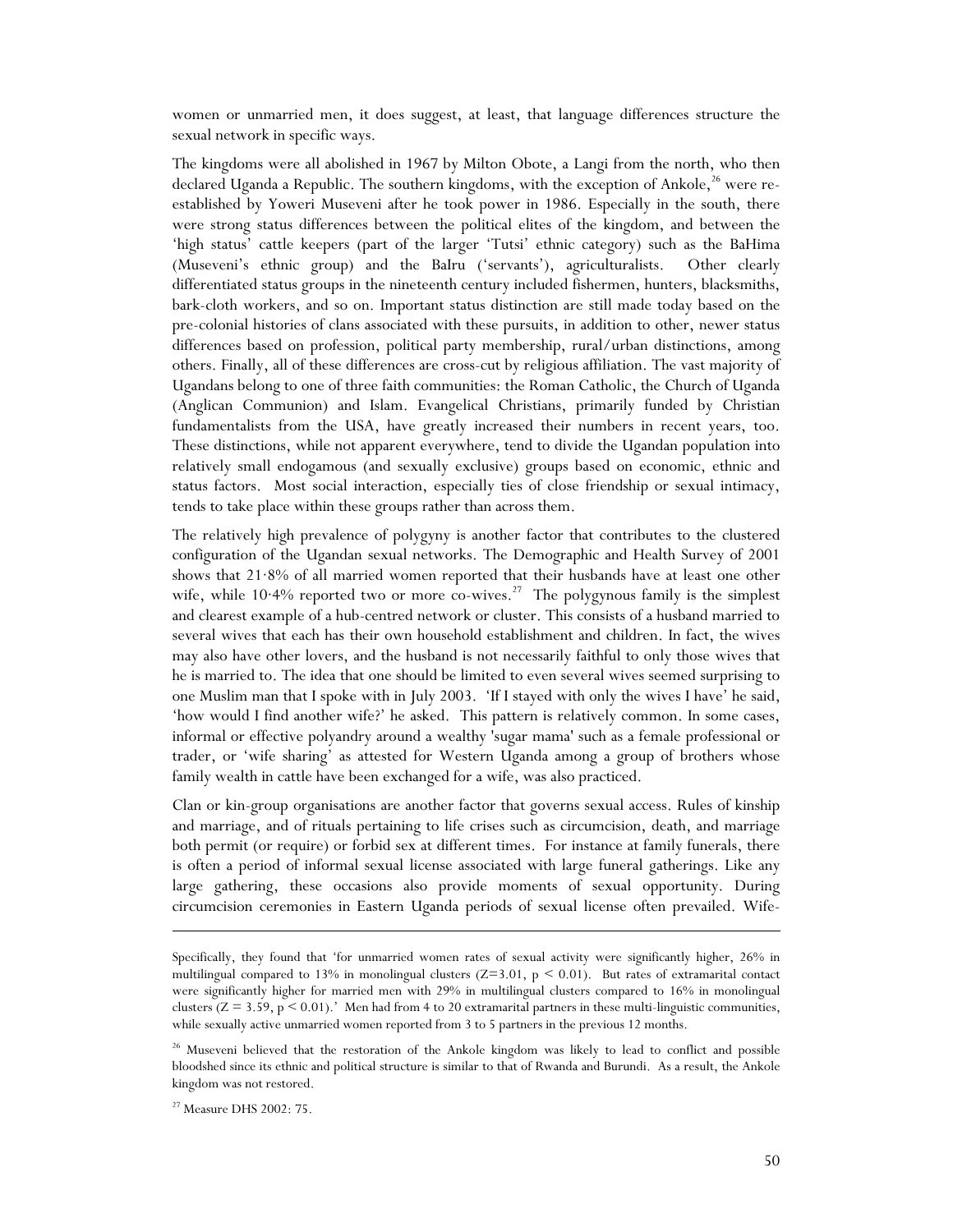inheritance is another instance in which sexual activity is regulated by rules of kinship and family/clan tradition. Traditionally, in most of the southern kingdoms (as in the Bantuspeaking areas of Africa), the surviving brother of a deceased man was expected to marry his brother's widow. If the deceased had died of AIDS, it is likely that the surviving widow was also HIV-positive, and this custom is believed to have led to increasing rates of infection. These practices appear to have changed radically in the early 1990s. It is very likely that these changes contributed to the sudden 'phase transition', or 'catastrophe event' that occurred in the HIVprevalence rates in 1992, as shown in the previous chapter.

Most people in Uganda are linked through kin networks to heritable property, thus giving senior family members some degree of control over juniors. This pattern is based on the political structures of the old kingdoms in the south, and on the clan-based land-tenure systems of the agricultural chiefdoms of the north. In the kingdom of Buganda, for instance, the clan chiefs, the *Abataka*, held clan lands on behalf of the members of the clans. At the end of the 19<sup>th</sup> century, there were approximately 50 such clans in Buganda with clan land holdings. Their names and symbols (or totems) are memorialised today in the foyer of the Bunga, the seat of Ganda King, or Kabaka, and his council (see Figure 3.1). For much of the history of the kingdom, the *abataka* competed with the 'king's men', the hierarchy of the king's own men, who as leaders of the army or providers of other services to the Kingship, were also entitled to land, especially conquered lands. The king's men, then, constituted another group of landholders who derived their position originally from the kingship during the expansion of the Ganda kingdom, but who became, with their descendants, holders of free-hold tenure land. The system of land tenure was confirmed and legalised by the installation of the British Protectorate, and protected from expropriation by non-Ugandan settlers. Thus, the system of land tenure in Uganda is based on free-hold tenure, originally by clan heads and elites, but now devolved to family units. Unlike South Africa, Uganda's system of land tenure, and therefore of property and kinship has been relatively stable for over a century. Similar arrangements exist in Toro, Bunyoro, and Ankole, the other principal kingdoms of Uganda. In the north, traditional local-level land tenure systems have remained largely unchanged due to the relative isolation of this part of the country. Because Ugandans own and inherit land, the moral pressure of families remains strong.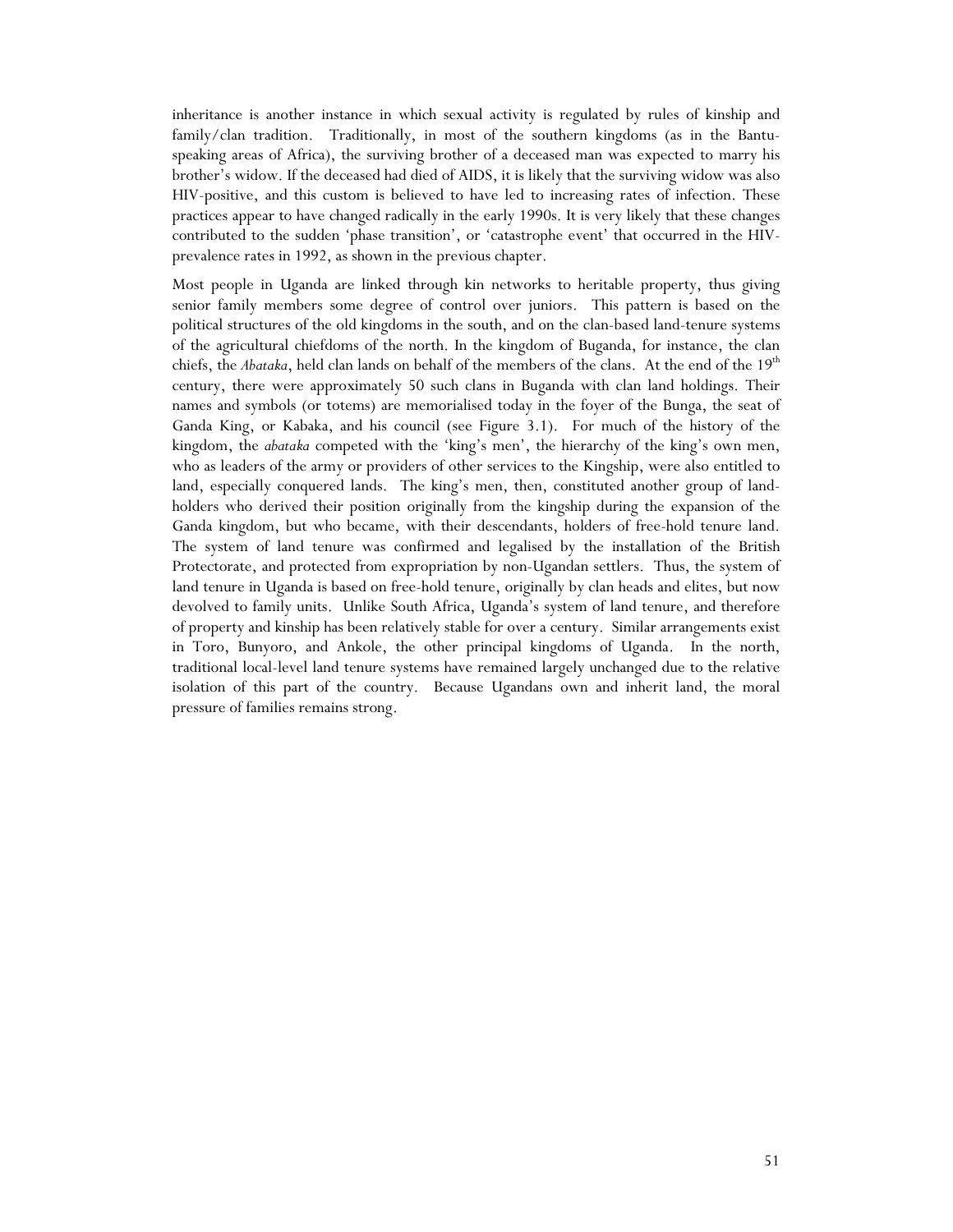

**Figure 3.1. The** *Bunga* **or Buganda King's Council building, in Mmengo, where the** *Lukiiko* **(King's Council) is housed. Mmengo today is a suburb of Kampala, Uganda. (Photograph: R. Thornton)** 

Since Uganda was never colonised, but remained a British Protectorate from the late nineteenth century until independence, traditional systems of authority based on kingship and chiefship have been relatively stable over a period of centuries, and are strongly linked to systems of land tenure. As noted above, the systems of land tenure have also remained stable. 'Most people's cultural patterns are constructed around land relations', a Ugandan sociologist, Mukyala-Makiika, notes.<sup>28</sup> In 2003, for instance, the Kabaka ceded the residence of the former *Katikkiro*, Prime Minister of Buganda, to the Uganda government to house the Joint Clinic Research Program, the leading HIV clinical research centre in Uganda. Many Ganda people, especially royalists, objected to this because of the strong link between land and kingship. The move was justified by the Kabaka as being in the national interest. This and other compromises and collaborations have enabled traditional systems of authority to become involved in AIDS prevention. Contemporary Uganda has—so far—successfully integrated these institutions into civil society and into the massive mobilisation of civil society in response to AIDS.

Close co-operation has not always been the case, or even possible. After the previous president, in collaboration with his then military chief, Ida Amin Dada abolished the kingships and all traditional leadership positions in 1967, resentment continued to simmer, especially amongst the traditionalist Baganda of the Kabakka Yekka (KY, 'Kabaka Only') party, but also amongst other Ganda conservatives and in the smaller kingdoms. Responding in part to several strong social movements that demanded ethnic and communal rights which only the restoration of the kingships could provide, Museveni restored all but one of these, Ankole, in 1993.<sup>29</sup> The 1995

<sup>28</sup> Mukyala-Mukiika 2000:105.

<sup>&</sup>lt;sup>29</sup> The Kingdom of Ankole is the sole exception. President Museveni felt that the traditional social structure of this kingdom, with its racial/ethnic hierarchy of BaHima and BaIru was too similar to that of Rwanda and Burundi to be allowed to reconstitute itself. Conflict between people labelled 'Tutsi' (linked to the BaHima in Ankole) and those labelled 'Hutu' (linked to the BaIru in Ankole) has led to extreme bloodshed in Rwanda and Burundi in the past, and Museveni intended to avoid this in Uganda. Doornbos notes that 'Particularly to Buganda where the idea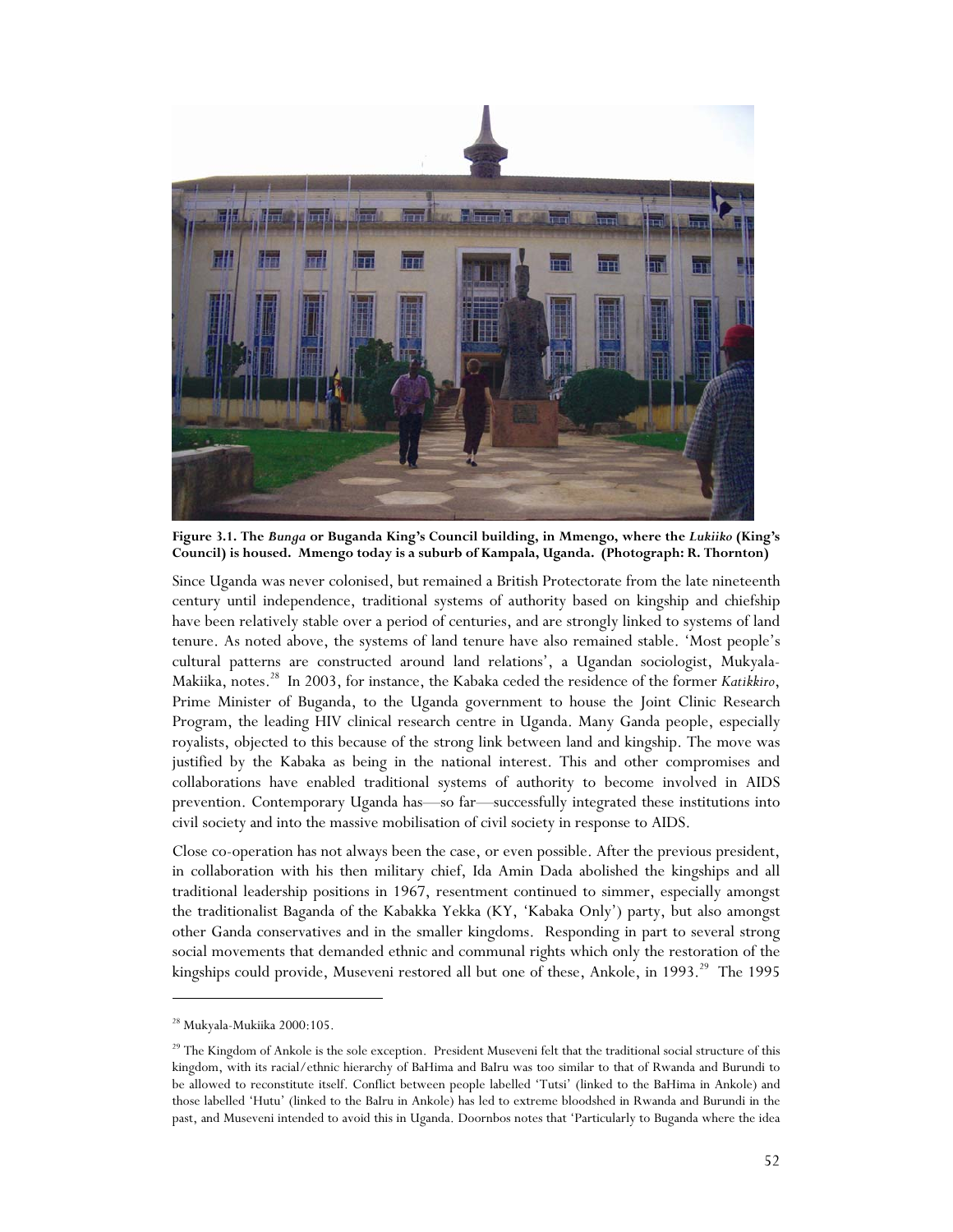constitution further entrenched the 'cultural rights' of these kingdoms.<sup>30</sup> The Museveni government believed that because of their popular legitimacy, they would be strong stabilising agents, especially at the local level. This move was coupled to the implementation of a decentralisation policy that shifted many of the functions of government to culturally homogeneous local councils and committees. While conducting research in Uganda in 2003, it was clear to me that these local committees were effective and active. They helped to select a good cross-section of their communities for interviews and focus groups on AIDS and HIV in the several cities that we visited, including Kampala, Mbarara in the southwest, and Mbale in the southeast. It was also clear that people, especially in Kampala and Mmengo, the heart of the Ganda kingdom, were profoundly respectful of the king and the kingdom. At Rubaga Girls School, a Roman Catholic school where I had taught science in the late 1960s and early 1970s, the national flag of Uganda, and the flag of the Kingdom of Buganda, flanked the Diocese flag at a school function that I attended. Local, cultural and religious rights and identities were asserted even in the context of a Catholic school fête.<sup>31</sup> Traditional forms and idioms of kiGanda song, dance, speech and ritual in the public performances featured strong HIV and AIDS messages. The parish priest and school pastor spoke forcefully in support of faithfulness in marriage and use of condoms, after asking blessings for both the nation and the Kingdom of Buganda.

Although the majority of Ugandans are closely attached to their land for survival, subsistence, status and prestige, among other reasons, this attachment also means that they do not travel widely. There is a low degree of physical mobility and travel except along trade corridors, and this is relatively highly structured since people travel only in limited and well-defined circuits, especially between urban areas to rural family land-holdings, or for trade along a few major roadways. Paved highways connect the main urban centres, especially in the south, and an arterial route connects the border of Kenya with the northwest border of Tanzania, but it does not extend much beyond this even today. In the northern half, continuing violence and terror raids led by the Lord's Resistance Army drastically inhibit all but essential travel. The relatively high cost of petrol, automobiles and even public transport also militates against large scale mobility. My personal impression, both in the late 1960s and early 70s, when my family lived there, and again in 2003, was that Ugandans in all parts of the country were exceptionally 'house-proud' and dedicated to their homes, gardens and farms. They did not stray far from these without good reason, and never very often. There are small markets within walking distance of everyone, and churches and schools are everywhere. Most people, then, do not travel much further than they can easily walk most of the time.

Most people are strongly associated with some form of freehold tenure land, and residence in rural villages has been stable, probably for centuries.<sup>32</sup> This stability—until it was disrupted during the period of political and social degeneration under Milton Obote and Idi Amin between 1971 and 1986—may have allowed HIV to remain endemic in the population for many years, even generations or centuries, before breaking out of its isolated sexual networks and going global in the late 1970s. It has been suggested that a low-level endemic HIV infection

of kingship could count on broad popular support, social relations and perception of history in the Ankole region have rather appeared to militate against re-acceptance of monarchical institutions' (Doornbos 2001).

<sup>30</sup> Mukyala-Mukiika 2000: 96; Doornbos 2001.

<sup>&</sup>lt;sup>31</sup> The Ganda kingdom has been dominated by Protestants since the late nineteenth century when the protestant faction won an internal struggle against the Catholic faction. Thus, the display of a Ganda Kingdom flag at a Catholic school is significant in showing the broad appeal of the Ganda monarchy.

<sup>&</sup>lt;sup>32</sup> Richards 1966.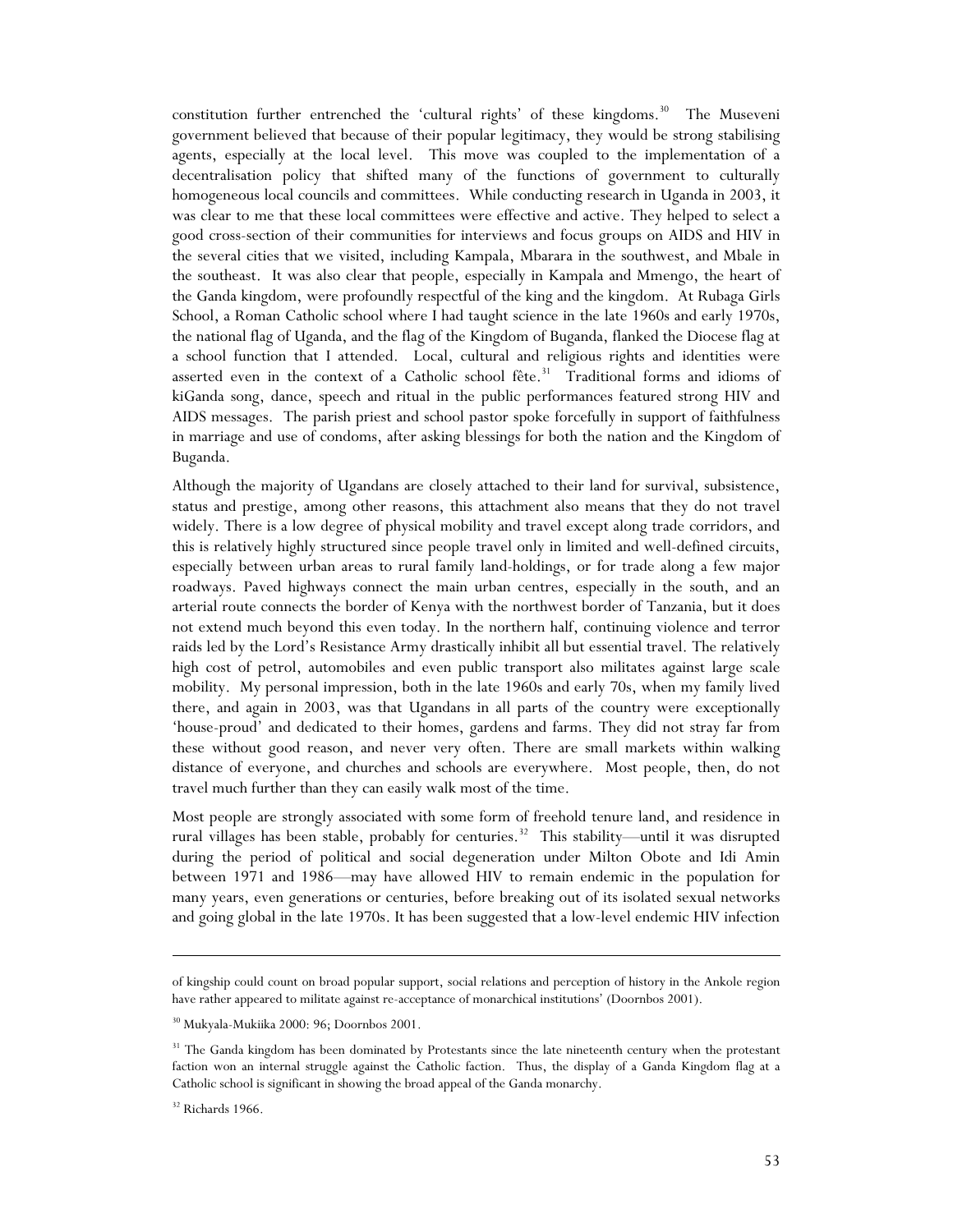may account for the low population densities in Buganda and the southern kingdoms despite their obvious ecological advantages, and may account for the heavy toll taken by otherwise ordinary diseases in Buganda in the late nineteenth century.<sup>33</sup> HIV spread might well have been limited by the residential and social isolation of most Ugandans until very recently. This probably also helps to account for the sudden drop in HIV-prevalence in 1992 and after as social arrangements and routines began to settle down again after the years of disruption. In either case, the residential stability of people in the Ugandan landscape is likely to have created closed clusters of sexually active persons with few links across to other clusters. This is a critical feature of the distinctive configuration of the Ugandan sexual network.

The configuration of social and sexual networks is also affected by the fact that only approximately 15% of Ugandans are urban, $34$  compared with 58% of South Africans. The relatively low degree of urbanisation is partly due to some 20 years of conflict and collapsed infra-structure and scarcity of jobs in urban centres, but it was also the case before the period of social collapse. People have never had to move to cities for work or to survive because subsistence agriculture continued to work well and provided sustained livelihoods for all. Even when Ugandans choose to live in an urban area, they try to maintain continuing links to the rural areas and to clans and families that can provide them with farm produce and other amenities.

Other data on sexual and marital patterns lends support to the contention that Uganda's sexual networks differ markedly from those in South Africa. Uganda shows a relatively late age for onset of sexual activity, for instance, compared with a much earlier debut in South Africa. In Uganda, the median age of sexual debut for women increased from 16·5 years in 1989 to 17·3 in 2000/01, and for men from  $17.6$  in 1995 to  $18.3$  in 2000–2001.<sup>35</sup> According to Maria Wawer's research in Rakai, however, the median age of first sex in the 40 villages of Rakai where the study was based may have fallen from 17·1 to 16·2 years for men, and for women from 15.9 to 15.5 years.<sup>36</sup> Not all studies support these ranges for age of first sex, however. A study conducted between February and April 2005 in Mayuge District of Eastern Uganda<sup>37</sup> with 197 children aged 8-14 and 100 adult parents/guardians led the investigators to the conclusion that 58% of these children had 'sexual intercourse' at least once (43% of boys and 57% of girls), mostly (70%) with others close in age. But, despite some variation, the age of first sex is apparently very close to the relatively early age of first formal marriages for the majority of the population. The median age at first marriage in Uganda was 17<sup>-7</sup> years in 1969.<sup>38</sup> Other data shows that 50% of 15-19 year olds were already married in 1995 according to DHS surveys.<sup>39</sup> Marriage does not necessarily exclude other sexual contact, of course, but it does set up formal means for control of sexual activity. These Uganda marital patterns differ strongly from the extraordinarily late age of marriage in South Africa if South Africans choose to marry at all.

While we do not have details of actual configuration of sexual networks, all of these factors above suggest that sexual networks are normally highly clustered, and often discrete, with few

<sup>33</sup> Wrigley 1996:238; Reid 2002:36.

<sup>&</sup>lt;sup>34</sup> Asamoah-Odei, et al. 2004: 36.

<sup>&</sup>lt;sup>35</sup> Bessinger & Akwara et al. 2002; Udjo, 1998.

<sup>36</sup> Brown 2005.

<sup>37</sup> Lwanga & Othieno 2005.

<sup>38</sup> Udjo, 1998.

<sup>39</sup> Measure DHS 2002; Kirby, 2004.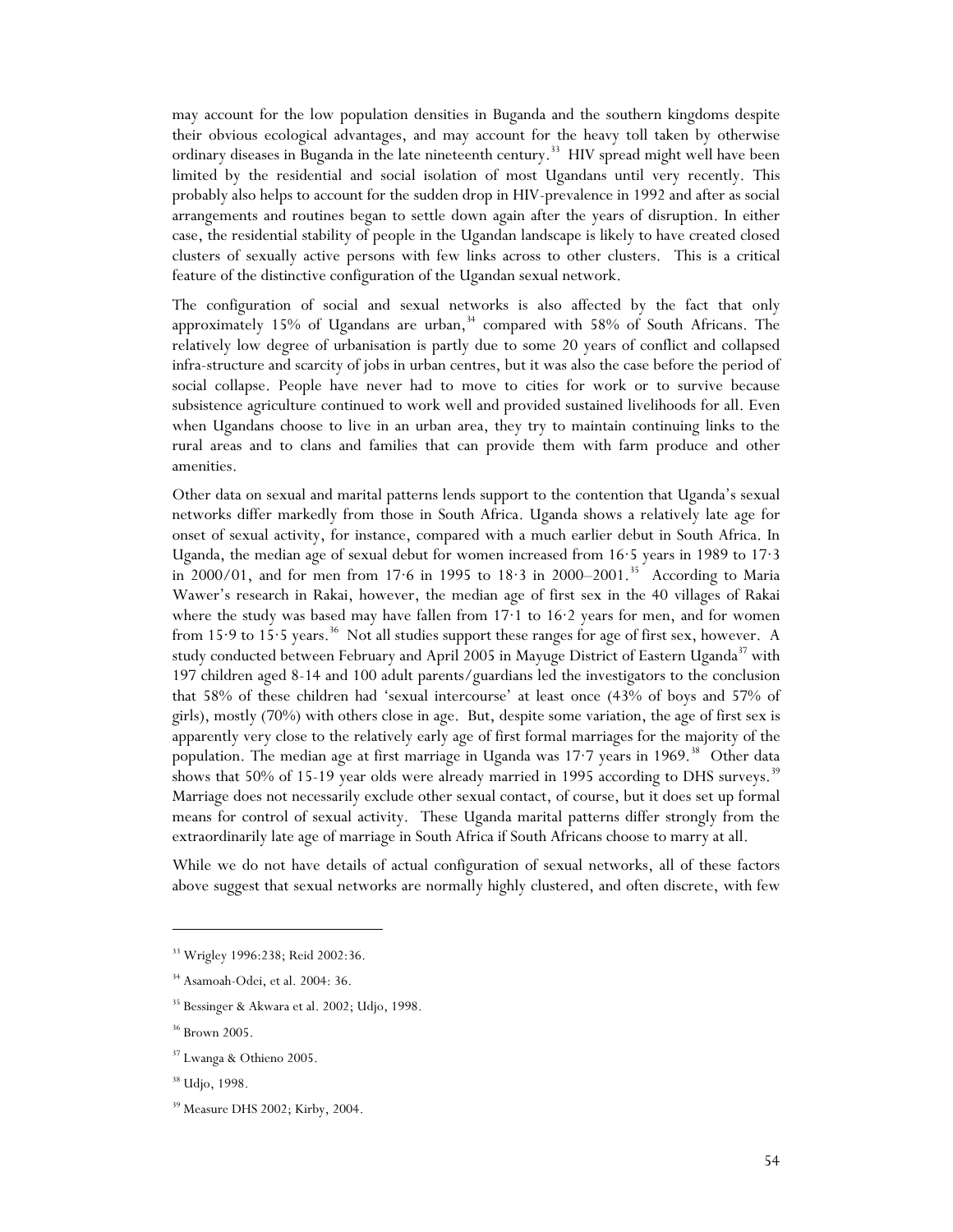links between them, and few long distance or randomised links across the population as a whole.

#### **South Africa**

By contrast, it appears that South Africa has highly randomised, multiply-interlinked networks in which the majority of sexually active people have sex with at least two others. As in Uganda, there are many reasons for this.

Relative to Uganda and many other African countries, South Africa has a low degree of social differentiation by language, ethnicity, region, or class and status, and these factors have relatively little influence on choice of sexual partners. Virtually all South Africans today live in multi-ethnic, multi-lingual communities, even in rural areas. This is due, partly, to the exceptionally high mobility of people—men, women and children alike. But even high mobility does not fully account for the 'mixed' ethnic identities of South Africans. It appears to be deeply rooted historically. Any social arrangements that existed prior to 1820—the year that Shaka Zulu was murdered by his half-brother, the Zulu kingdom fully established, and the first large group of British settlers established in the eastern Cape—were almost completely swept away across what is today the country of South Africa by warfare, large-scale migrations, shifting allegiances, and changing ethnic, territorial and racial boundaries for the subsequent 90 years or so. In contrast to Uganda whose ethnic and political identities are supported by histories and stable land holdings that are known for half a millennium into the past, there is no contemporary political identity in South Africa that is more than two centuries old, and most are younger than that. (The Bushmen/San and Khoekhoe, South Africa's first people, no longer exist as distinct ethnic groups and are now classified as 'Coloured' in South Africa's racial vocabulary.) Moreover, identities are only weakly associated with territory or land. There have been too many political and territorial re-draftings of the landscape to permit such stable identities. The last wholesale redrawing of the South African map was as recent as 1996, when the four former provinces that had existed since the middle of the nineteenth century (Cape, Natal, Transvaal and Free State) were divided into nine new ones. Change has been so pervasive and well accepted that the old territorial identities evoke little nostalgia and are almost entirely absent from conversation, even from memory. At this level, territorial identity seems to have been flexible. The traumatic history of Apartheid, most recently, but also of the Anglo-Boer War and other violent conflicts has perhaps contributed to South Africans willingness to forget their differences, or perhaps made it even more amazing that they should forget. Communication is rarely difficult as everyone learns at least two national languages in school, and most speak more in their daily lives. But, in any case, it is remarkable that few differences of languages, ethnicity, class or status make much impact on everyday social relations, including sexual relations, today.

This is likely to seem incredible to many who know South Africa as the land of Apartheid, but the political system that remained in place for most of the second half of the twentieth century had a paradoxical effect. While it was built on the premise of ethnic and racial differences, and sought to strengthen these wherever possible, it evidently failed in this mission. Ideologies that developed during the struggle against Apartheid included rejection of differences of all kinds, and political movements were inclusive of all ethnic, racial and regional groups. In fact, in contrast to the Ugandan 'premise of inequality', South African political culture is premised on a deep commitment to equality, or even 'equivalence'<sup>40</sup> within certain limits. This is especially true for young black males, who assert their personal autonomy wherever possible, and expect

 $40$  Thornton 2005.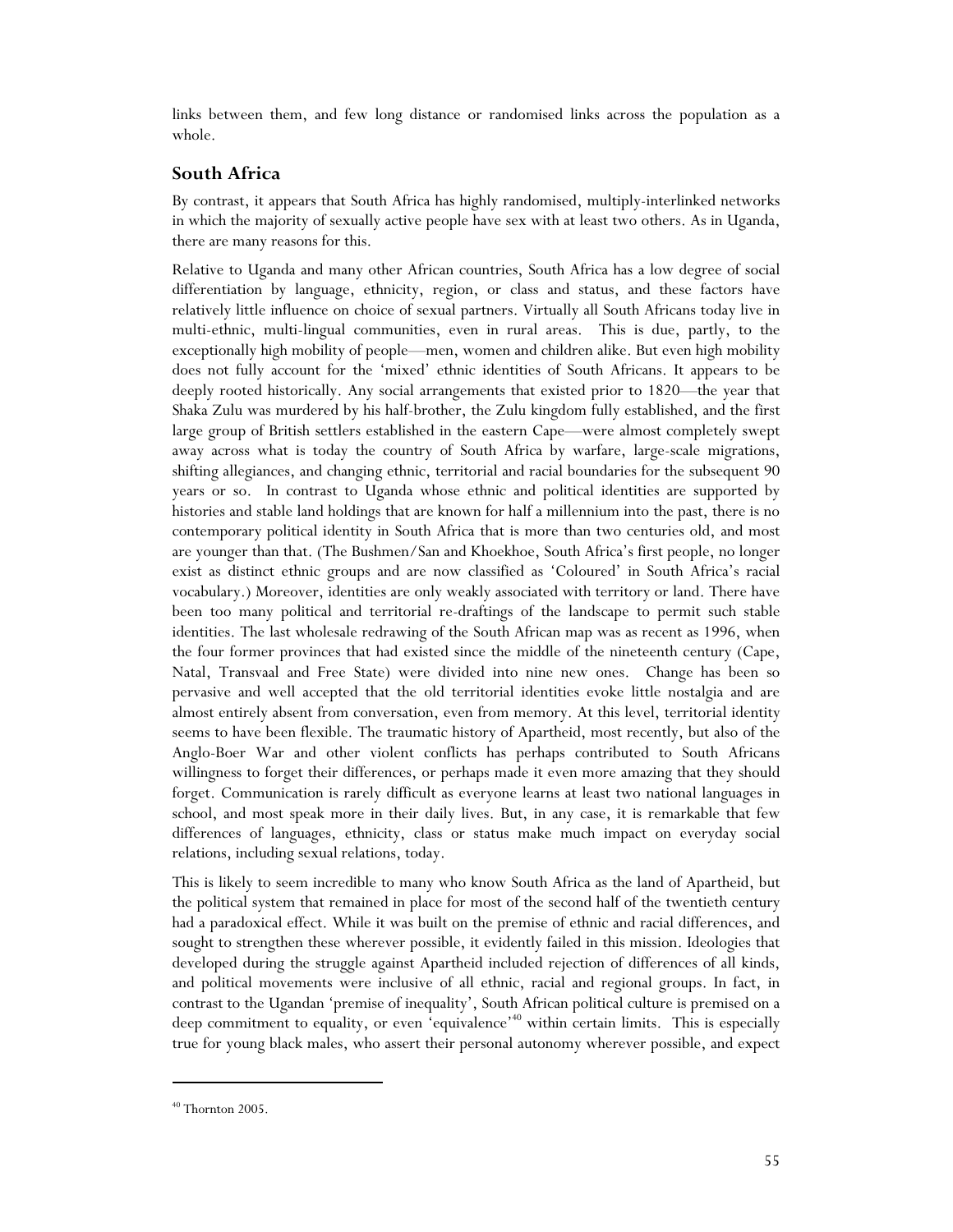others to do the same. Hierarchy is weakly developed in Black South African traditional cultures because of this principle. This was strongly reinforced during the long struggle against Apartheid in which the political principle of equality was the ideological foundation, but was probably an important cultural principle from at least the nineteenth century. In stark contrast to Uganda, where 'every social relationship has ... [an] "unequal" aspect',<sup>41</sup> in South Africa persons are held to be fundamentally equal in contrast to Uganda's 'premise of inequality'. This principle has tended to permit large scale migration, especially of males (but also of women) because each head of a household is believed to be effectively autonomous. This autonomy is both a goal for young men who seek to leave their parental homes, but also a condition that has permitted large numbers of people to seek their own fortune regardless of domestic arrangements or other social commitments. The result has been a highly mobile population that is constrained by few social barriers in the formation of social, economic, political—and sexual— networks of relationships.

The principle of equality or equivalence may also help to account for the distinctive marital patterns in South Africa. There is an extremely low prevalence of marriage (monogamous or polygamous). In 1995, for instance, 58% of women aged 15-49 reported that they 'never married', while in 1999 this percentage had climbed to  $60\%$ .<sup>42</sup> A series of surveys of villages under the authority of a chief or 'traditional authority' that I conducted in 2000 with my students Joseph Nkuna, and Kereng Kgotleng supported these statistics. For instance, in Emjindini, a predominately Swazi-speaking 'tribal trust' area with collective land tenure under Chief Kenneth Dlamini, 60% of all household heads that were interviewed ( $N = 335$ ) were not married.<sup>43</sup> Similarly, in Mafefe, a SePedi speaking village in Limpopo Province, 53% of household heads were not married, although the median number of children per household was 3, and the absolute number of children ranged from 0 to 17. In Mafikeng, a predominately SeTswana speaking town in Northwest Province, 61% of all household heads interviewed were not married. The median number of children was 3.0 per household (range:  $0-11$ ,  $N = 306$ ) in the Mafikeng sample. In Dan village, a predominately XiTsonga-speaking community near Tzaneen, Northern Province, 51% were not married, with a similar number of children per household as in the other samples (median  $=$  3, range 0-12,  $N=$  345). In short, the majority of child-bearing couples, in these areas at least, are not married. Consequently, the number of sexual contacts outside of marriage is high, partly because of the low prevalence of marriage, and partly due to the long 'window' between age of sexual debut and age of marriage. This does not in itself lead to promiscuity, but it does largely eliminate the institution of marriage as a means of control. In fact, marriage is effectively de-linked from child-bearing. While South Africa has the lowest fertility rate in Africa, births to adolescent unmarried women is high, though still lower than sub-Saharan Africa as a whole. More than 30 percent of 19-year-old girls are reported to have given birth at least once.<sup>44</sup> There is typically a long gap between the first child, borne in adolescence, however, and other children that may be borne after marriage. Thus, marriage and child-birth are effectively independent of each other. When so few are married, the exhortation to 'be faithful' (to a marital partner) makes as practical little sense to most South Africans as the idea of abstinence until marriage.

The low prevalence of marriage is itself probably a consequence of the fact that larger kinship units such as clan or kin-based organisations are virtually absent, and, where they exist, are

<sup>41</sup> Beattie 1971: 7.

<sup>42</sup> Budlender, Chobokoane & Simelane 2004.

 $^\mathrm{43}$  Thornton 2001.

<sup>44</sup> Kaufman, De Wet & Stadler 2001.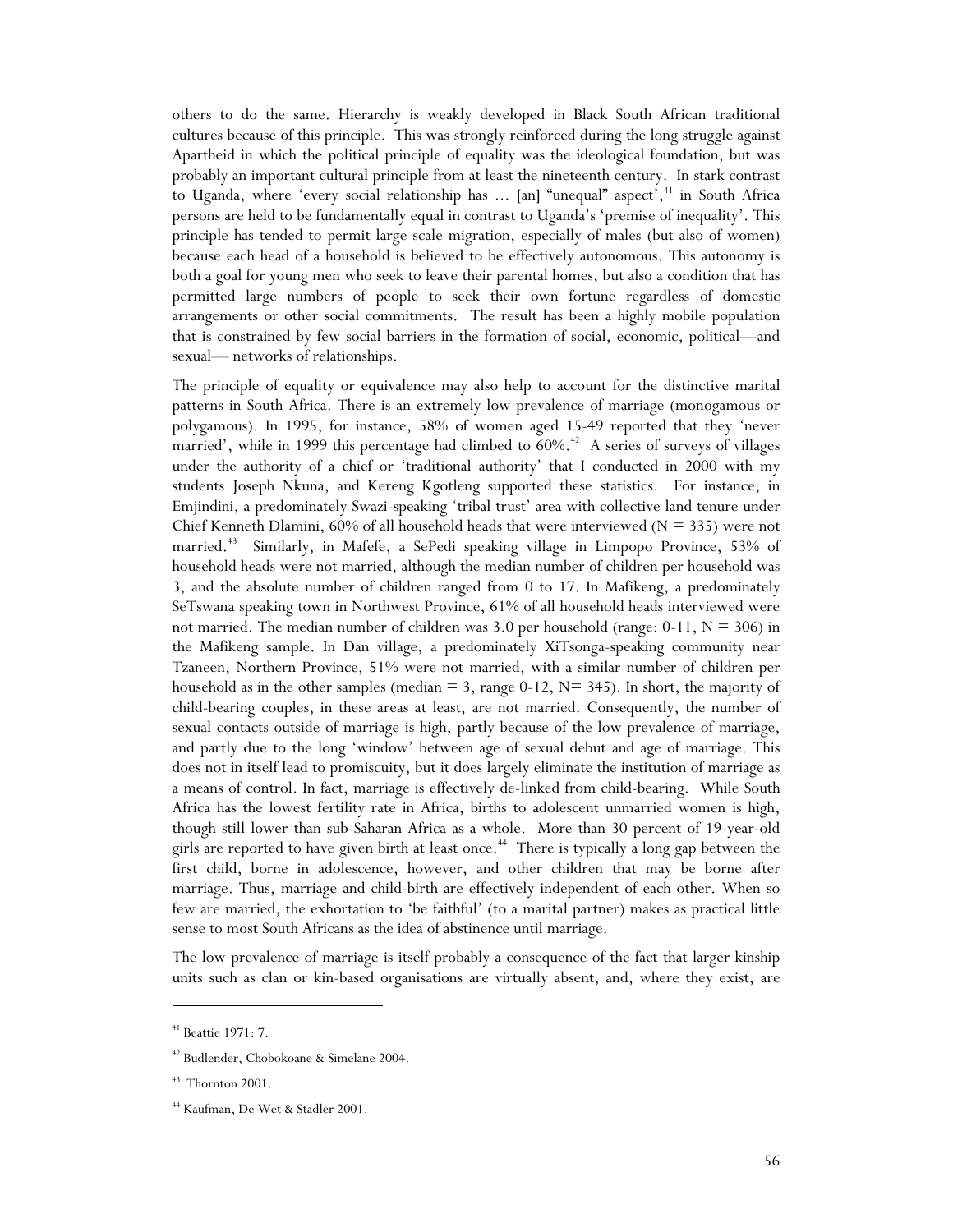small in size and exercise little control over the behaviour (sexual or otherwise) of their members. In any case, there are no property-holding lineages, clans, and even larger family business units are rare, especially among black South Africans. On the other hand, the low rate of formal marriage, and the late age at which those who do marry decide to marry, also means that larger clan or kin-based organisations rarely form. It is probably not possible to say which is the cause and which is the effect, but the result is that most people are born and grow up in households that contain an eclectic mix of close and distant kin, or non-kin (girl/boy-friends, parents of girl/boy-friends, etc.) who cooperate in domestic arrangements, but who do not constitute formal or genetic families. Occasionally, larger kin units are present, but they are relatively rare, and do not form corporate or property-holding groupings in any way. Inheritance of property, then, is also rare. Larger 'clans' or kin organisations, where they exist, are generally informal, and exist only for those who are more wealthy, or who are linked to royal or elite lines of descent. For the vast majority, however, there are no super-ordinate groupings of kin, and no hierarchies of senior kin that might work to control sexual access or behaviour. This pattern is pervasive in South Africa, but probably mostly limited to it. Patterns in Botswana, Lesotho and Swaziland are different, although citizens of these countries travel frequently to or reside within South Africa for varying lengths of time.

Again, South Africa shows marked differences from Uganda with respect to systems of traditional authority. While Ugandans, especially in the areas of the old kingdoms—Nyoro, Toro, Ankole and Buganda—generally have affection for kingship and traditional authority, and believe it exerts a positive moral influence, South Africans are widely ambivalent about their heritage of traditional authority. While the existence of chiefs and kings is guaranteed by the South African 1994 constitution, and their 'cultural rights' entrenched, traditional authorities have no political power. In South Africa, the majority of chiefs and kings were aligned with the Apartheid government—often more by default than by choice—and were targets of resistance before 1992. This radically decreased their moral authority. In Uganda, since these institutions were abolished in 1967 and only re-established after 1994, they were not contaminated by the period of state violence, corruption and misrule during that period. They have consequently retained moral authority in the eyes of many Ugandans.<sup>45</sup> There has been in the last decade a resurgence of support for chiefship and kingship in South Africa, but the system of traditional authority is still weak and virtually impotent in the face of state authority. It exercises little control over behaviour of any of its members/clients.<sup>46</sup>

South Africa has a high degree of physical mobility among men, women and children. Most people travel at least some of the time to large parts of the rest of the country for work, ritual events such as funerals, church celebrations and pilgrimages, and for other reasons. Labour migration from rural areas—so-called 'labour reserves'—to urban areas and mining compounds used to drive much of this migration, especially in the first three-quarters of the twentieth century, but mine employment has dropped dramatically since then, and most of the internal travel is now for other reasons. The overall extent of internal travel is difficult to measure since transportation is not regulated and statistics on internal travel are not kept. There are some useful indicators, however. First, many people have automobiles or access to them. There are in total approximately 11 people per automobile in South Africa, and around 6.4 persons per 'working vehicle' of all kinds, $47$  and 4.6 million adult South Africans (16.1%)

<sup>45</sup> Karlstrom 2004.

 $\,$   $^{46}$  Thornton 2002.

<sup>47</sup> South African Institute of Race Relations 2005:375. 'Working vehicle is defined in the statistics as a roadworthy, licensed vehicle with four or more wheels. There are in fact many more that are not road-worthy or that are unlicensed in the rural areas especially, and this does not include motorbikes/motorcycles.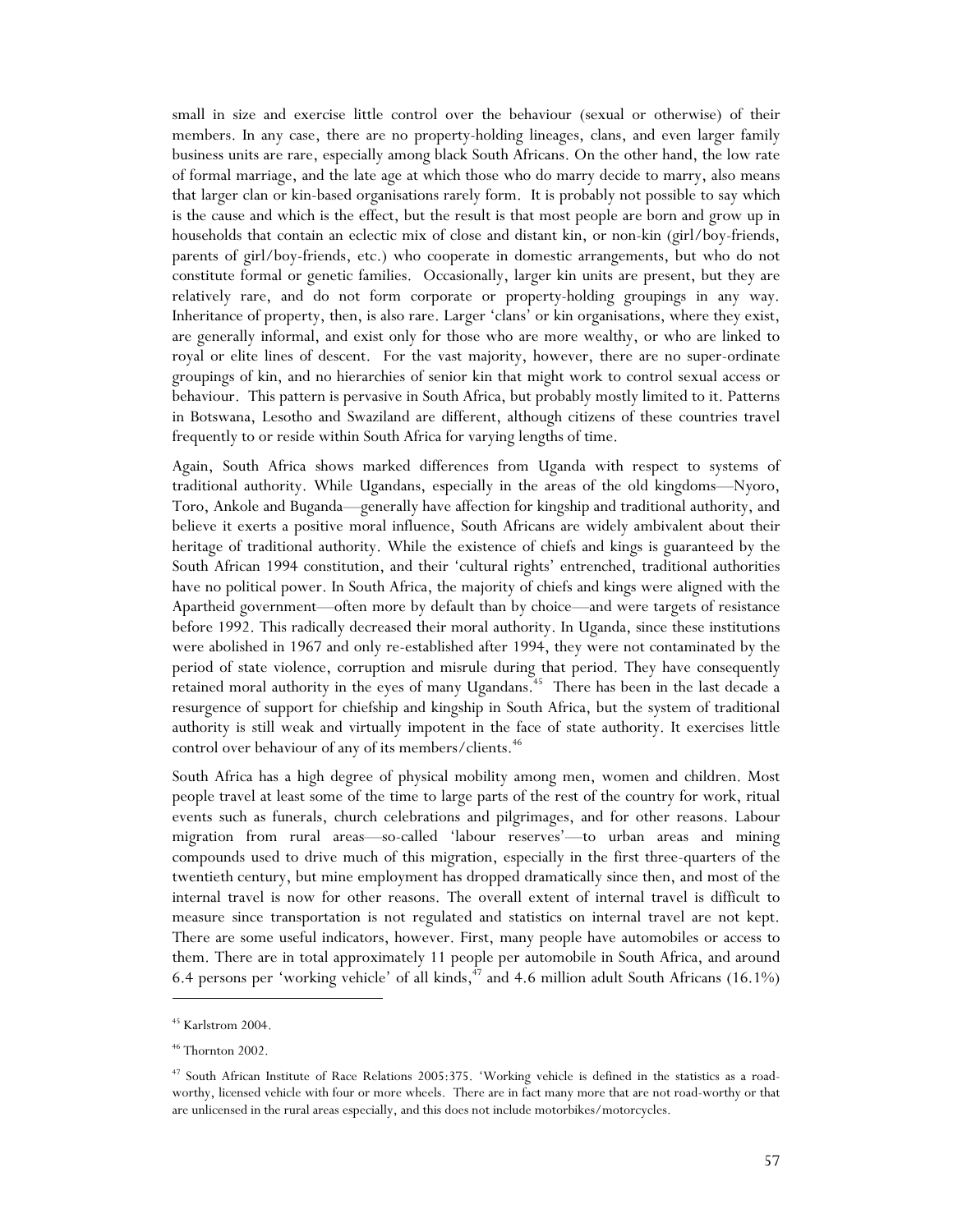own or use a car.<sup>48</sup> By contrast, there are over 500 persons per passenger car in Uganda.<sup>49</sup> Road infrastructure in South Africa is also excellent. 20.3% of all roads in South Africa were paved, compared with 6.7% in Uganda. More importantly, South Africa has a finely reticulated road network that covers the entire country of 1.2 million hectares.<sup>50</sup> This is not true of Uganda. Telecommunication coverage can also indicate the degree of communication in a country, and could also be a proxy measure of physical mobility. Accordingly, there are 114 telephone land lines per 1000 people in South Africans compared with only 3 in Uganda, and 190 mobile phones per 1000 people compared with 8 in Uganda.<sup>51</sup> The high levels of mobile phone use appears to be a regional phenomenon since all of the southern Africa countries rank in the top 10 of 50 continental African countries with respect to mobile phone use. After South Africa, Botswana ranks second (123 per 1000 persons), Namibia is third, Swaziland is fourth, while Zimbabwe and Lesotho are seventh and tenth respectively. In sum, then, South Africa and southern Africa as a region has a dense communication and transport network.

As we have seen, for the majority of the population in South Africa, free-hold tenure land is exceptionally scarce, and land ownership is rare. This leads to the instability of residential groups in rural villages, as well as townships, cities, and other residential areas, and the instability of household constitution. Probably millions of people (the number is not known) have access to land in communal areas, but they do not *own* the land except as members of communities that hold the land communally. They do not possess title deeds, and in most cases cannot because the land is not surveyed. Land in these areas is usually allocated by the chief or the headman, the traditional authorities in these areas. Although legislation has recently been introduced to make secure tenure possible in these areas, as of 2006 nothing had changed. Until the end of Apartheid in 1992, black people in urban areas have had to rent accommodation, and rentals rarely included land. While there was some free-hold tenure land in urban areas by the middle of the last century, this was progressively decreased by Apartheid legislation. Since 1994, this issue has been redressed. In the last decade, the government has provided 1.7 million housing units for low income persons, and has secured free-hold tenure for 400,000 houses in urban areas. The majority of urban residents, however, do not have secure tenure on their housing, or they rent from others. Other rural people are resident on farms owned by the few large land owners, and thus do not have ownership rights to their property.

Relative to much of the rest of Africa, there is a high degree of urbanisation. The majority of the South African population lives in large urban centres—55-58% overall, with 92% of the White population, 98% of the Indian and 84% of the Coloured populations living in urban areas. Approximately  $45\%$  of black Africans live in urban areas.<sup>52</sup> Because of the high levels of mobility, those that do not live in urban areas (especially black people) have relatively frequent contact with urban centres and with other close associates, kin and sexual partners that do. Although most people classified 'White', 'Coloured' or 'Indian' (these categories are self selected in the census and other statistical surveys) are urban, many do travel to rural areas, or, especially, between urban areas.

South Africa shows an early initiation of sexual activity and late marriage. The 1998 DHS survey reported a median age of first sex as 17·8, but also reported that 37% were having sex

<sup>48</sup> South African Institute of Race Relations 2005:385.

<sup>49</sup> South African Institute of Race Relations 2005:377.

<sup>50</sup> South African Institute of Race Relations 2005:519.

<sup>51</sup> South African Institute of Race Relations 2005: 518.

<sup>&</sup>lt;sup>52</sup> South African Institute of Race Relations 2003: 10; South African Institute of Race Relations 2004:12-13.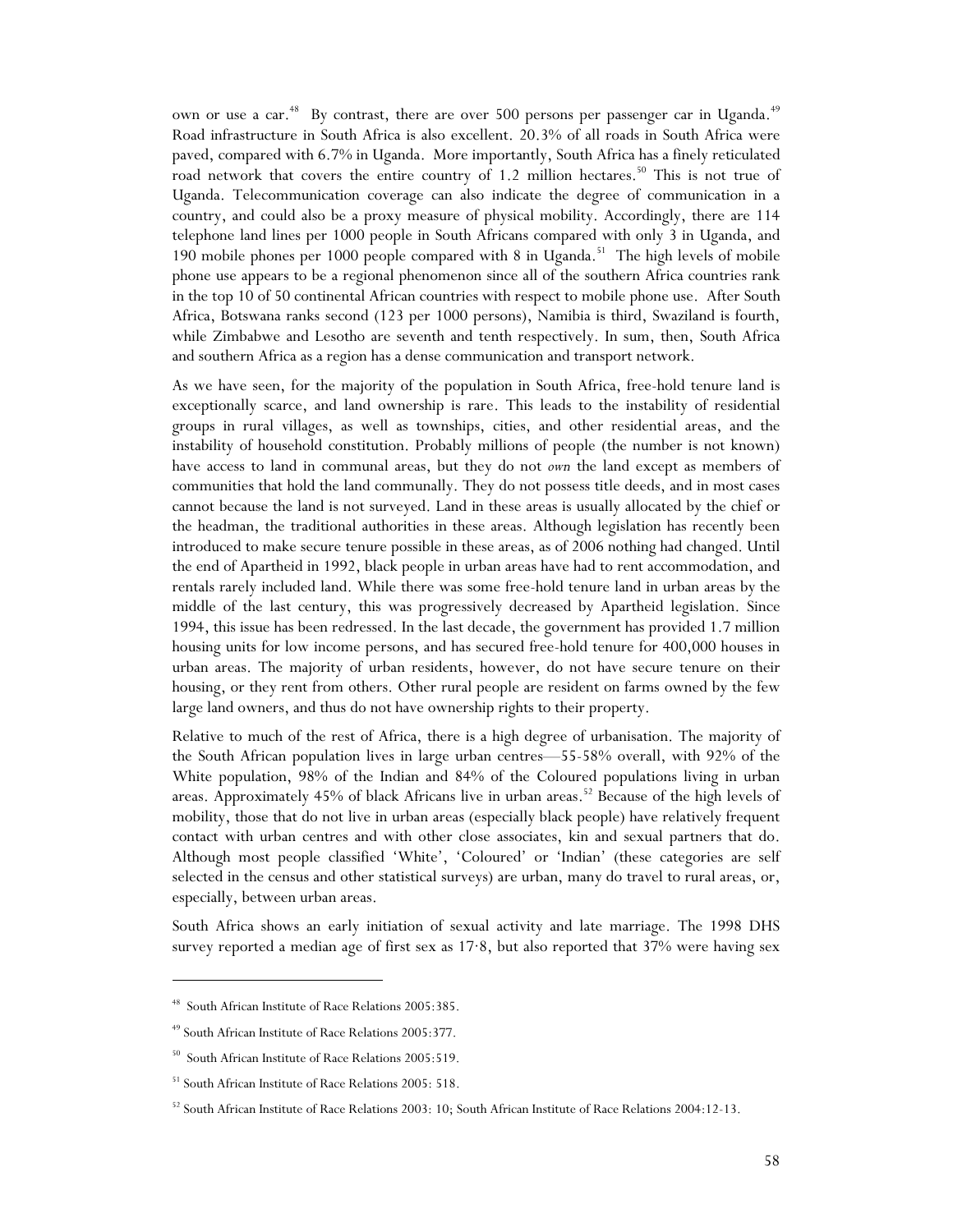by age 19, and 75% by age 24.<sup>53</sup> The median age at first marriage for African ('black') males is 28·4 to 31·9 depending on how this is calculated (raw rates or 'singulate mean age at marriage', SMAM). African females' median age of first marriage is 24 to 29·6 years of age, while the mean for South Africa as a whole lies between 25 and  $30.8$  years.<sup>54</sup> There is also a high prevalence of 'transactional sex' and/or 'prostitution' (exchanging sex for goods or money).

All of these factors tend to contribute to the formation of densely interconnected sexual networks, in which the majority of the sexually active population is multiply linked to all parts of the network, both near and far, and across most social categories. Race continues to divide the country's peoples and thus differentiates sexual networks into several different networks based on racial group but there is little evidence to suggest that the shape of sexual networks is significantly different in any of them. There are considerable—but so far unmeasured and possibly un-measurable—sexual links across all 'racial' sub-populations. Differences that do exist are probably due to the differing density of contacts and their timing rather than to strong social differentials within each racial group. In other words, it appears that in South Africa there are strong cultural similarities with respect to sexual networking both across 'racial' sub-groups and within them.

In Uganda, it is likely that the relatively rapid rise in HIV prevalence in the late 1980s and early 1990s was related primarily to the cross-linkage between otherwise isolated, clustered or 'fractal' networks. Perhaps, this was due to the fourteen years of warfare and chaos that gripped the country from the coup d'état by Idi Amin in January, 1971, and under his successors, Milton Obote and Tito Okello, until the current president, Yoweri Museveni, reestablished orderly rule in January 1986. Ugandans see this period as a period of moral collapse, not just one of economic and political chaos.<sup>55</sup> According to this model, the increase in HIV was the result of social disorganisation that linked previously separate communities (and sexual networks) to each other, while the sudden decline in HIV prevalence is due to the severance of links between these separate densely-clustered networks. The rapid decline in prevalence was caused by changes in all of the A, B, C factors—increasing abstinence, being faithful to one partner and reduction in number of concurrent partners, and condoms—and to the 'D' (death) factor, especially the death of persons that connected these networks, especially soldiers, truckdrivers, 'sugar daddies' (and 'sugar mamas'), prostitutes, and travelling 'businessmen' who ran smuggling and contraband operations during the period of instability and warfare.<sup>56</sup> While this resulted in a rapid decline in prevalence overall, it maintained isolated pools of infection that did not cross-link to each other. For instance, among fishermen on Lake Kasenyi who had access to Voluntary Counselling and Testing clinics, prevalence was 81%. Lakeshore villages on Lake Albert showed a 24% prevalence, compared with only 4% for neighbouring inland villages.57 Most fishing villages in Uganda are exceptionally isolated enjoying access only by boat and by footpath or track in dry weather. Large local differences such as these can only be caused by limited linkages between these clusters or communities. These residual, local 'pockets' account for the fact that declining prevalence does not tend towards zero, as the power law model shows.

<sup>53</sup> Measure DHS 1998 (South Africa).

<sup>54</sup> Budlender, Chobokoane & Simelane 2004; Statistics South Africa 1998.

<sup>55</sup> Karlström 2004: 598.

<sup>56</sup> Karlström 2004: 598.

<sup>57</sup> Wasswa 2005; United Nations Uganda 2005.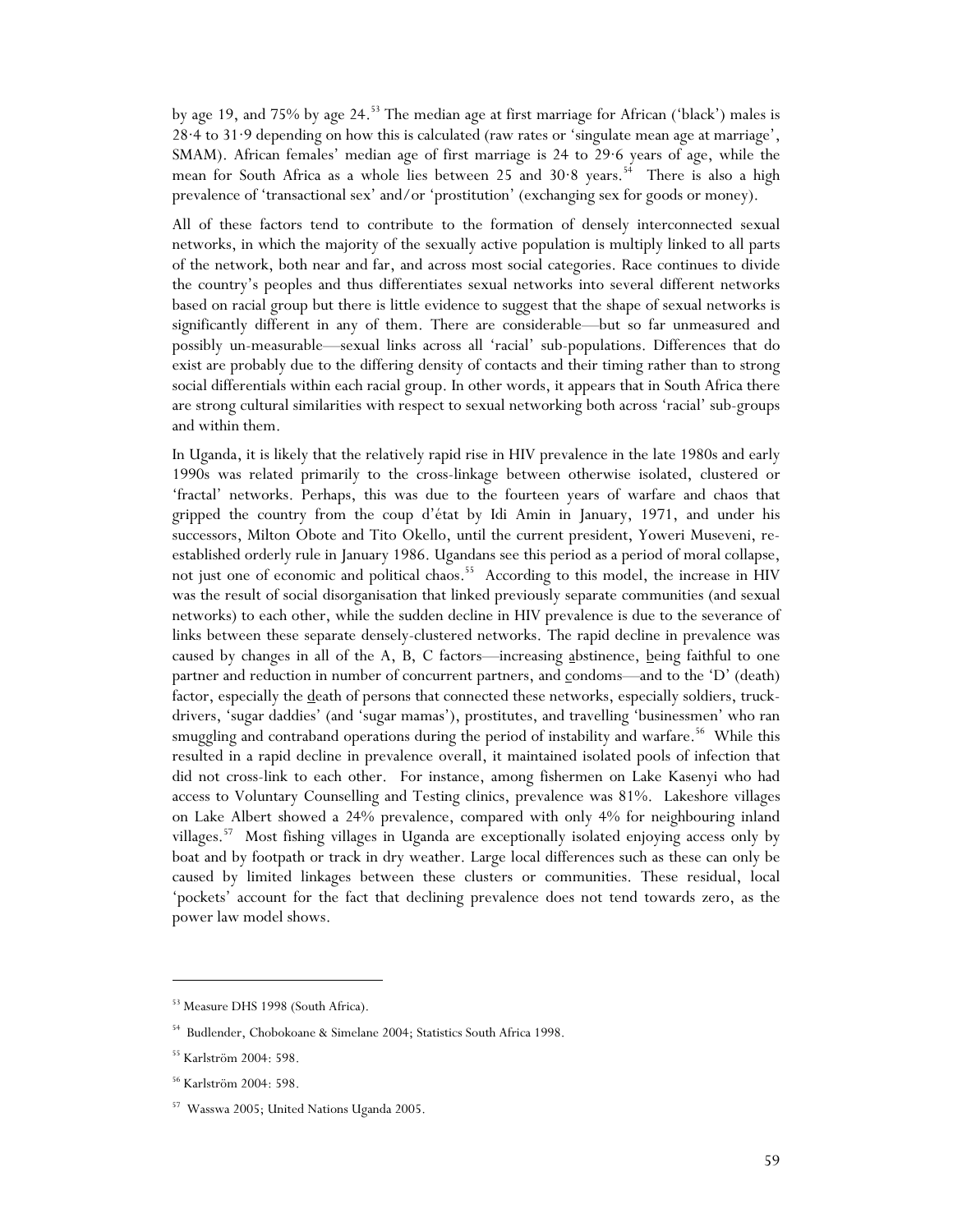In a network of this configuration, so long as some (relatively few) people who provide significant linkages across densely *intra*linked clustered sub-networks no longer serve as transmission links (because they die, start using condoms, stick to one or no partner, or restrict their sexual activity to their own network), overall prevalence is likely to decline rapidly. This would explain both the rapid rise to a 'cusp' in 1992, and the rapid decline afterwards which appears to reflect a sudden change of state in the social 'mass'. It also helps to explain why HIV prevalence has decreased without significant declines in birth rates or overall declines in sexual activity, and why trends follow power laws rather than exponential growth curves more typical of ordinary demographic and epidemiological process.

In South Africa, it is likely that the more typical 'growth-curve', or exponential, rise in the HIV prevalence, and the very high levels of HIV that are reached —up to 38·6% [95% CI range= 30·0%-48·1%] among black African women aged 25-29 is caused by the existence of a large and pervasive 'small-world' network of sexual contact with relatively little segregation into clusters of sub-networks.58 A network configured in this way presents little in the way of structural barriers to HIV transmission, and thus HIV infection is able to propagate freely, at first approximating an exponential model of free growth, then evolving to a linear trend suggestive of free diffusion of the virus. The spirit of 'freedom', including sexual freedom, and the new freedom of movement that accompanied the end of Apartheid—signalled by the release of Nelson Mandela in 1992, and the installation of a new democratic government in 1994—may have contributed to this. Long-term and enduring structures of kinship, domestic power relations and property regimes are probably more significant causal factors, however.

## Changing prevalence: a property of the social whole

Since we lack specific empirical knowledge of these networks, it appears that we can derive knowledge about them from different 'signatures' that show up in prevalence trends over time. This approach also suggests that the much-discussed link between poverty and AIDS may in fact be more closely related to—and complicated by—regimes and networks of property ownership, kinship and domestic power, rather than to absolute levels of economic prosperity alone. Indeed, there is no obvious relationship between HIV prevalence and wealth. Uganda with its much lower HIV prevalence rate is much poorer than South Africa. In South Africa, the AIDS deaths that have been most visible have been among the wealthy elites, even though the bulk of deaths have been among South Africa's far more numerous poor. Three of the poorest of nine provinces—Limpopo, Northern Cape, and Eastern Cape—also have the lowest rates of HIV infection, and the wealthiest provinces—Gauteng and Western Cape—lie at opposite ends of the HIV-prevalence spectrum. In other words, levels of wealth and poverty may be relevant to understanding the progress of the epidemic, but only insofar as specific forms of wealth land, currency, property—and the ways in which they are transferred, inherited, or transacted determine the configuration of sexual networks.

We have shown that the configuration of these networks is determined by a complex set of *social* factors in addition to the individual *behavioural* factors. This suggests that intervention will be much more effective in situations where relatively isolated but still dense, nucleated or highly clustered networks exist, such as in Uganda, since prevalence can be changed through the change in sexual behaviour of relatively few people. It also suggests that population-wide interventions will be less effective than specifically targeted interventions that aim to disrupt linkages between dense but relatively self-contained smaller networks. On the other hand, it

<sup>58</sup> Human Sciences Research Council 2002.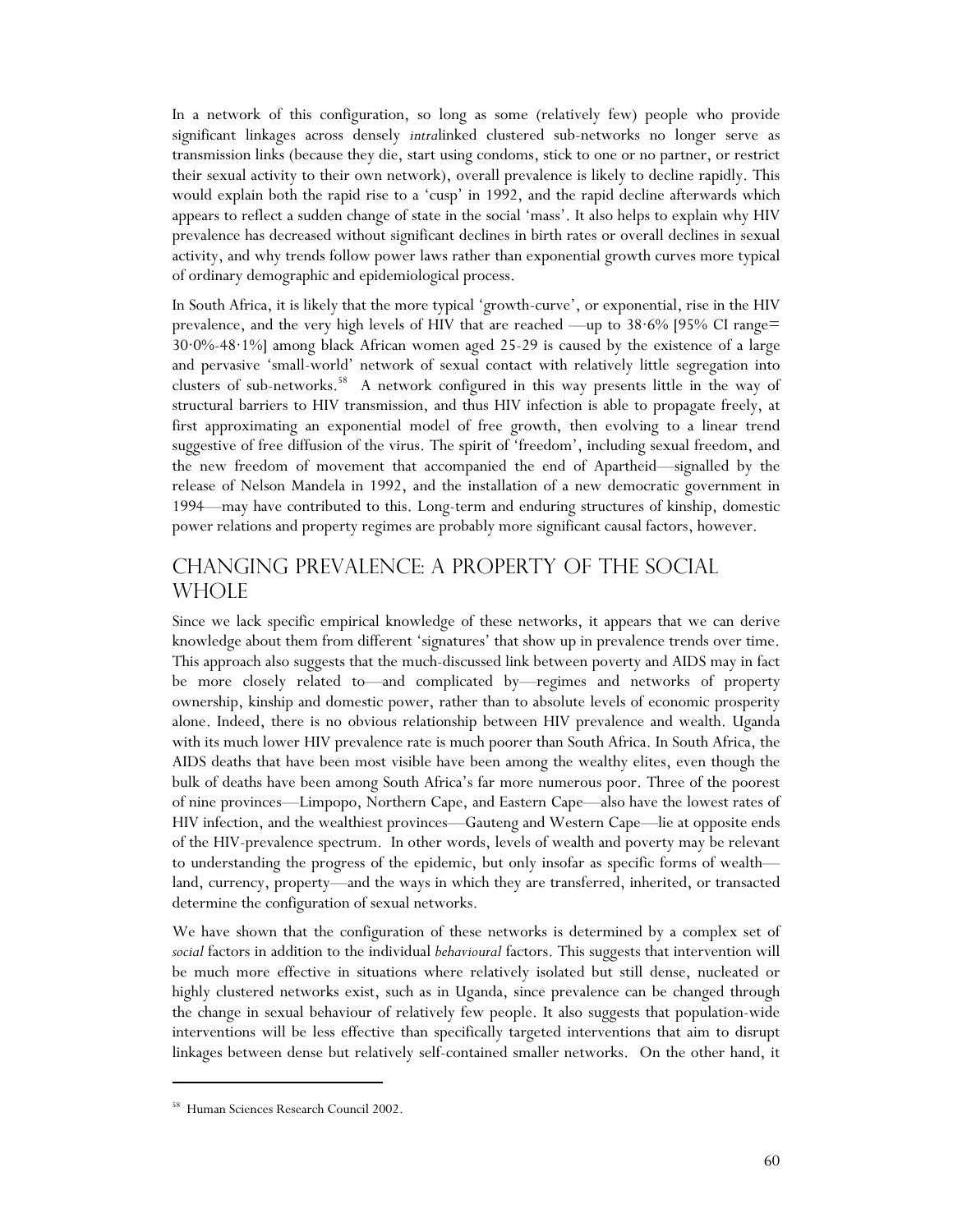also suggests that ALL interventions will be relatively less effective in multiply-connected 'small world' networks such as we find in South Africa since elimination of even the majority of nodes will NOT affect the efficiency of HIV transmission in the overall network. Prevalence will probably continue to rise or remain relatively stable at high levels *despite* changes in sexual behaviour of significant numbers of people. These networks function in many ways like the Internet which was designed specifically to remain an active and efficient transmitter of information despite the elimination of some arbitrary number of specific nodes/links.

This may explain the apparent resistance of HIV prevalence to large scale and costly interventions of all kinds in southern Africa. Thus, while small changes in sexual behaviour can radically and rapidly reduce HIV transmission in minimally cross-linked clustered networks such as Uganda—much greater, population-wide behaviour change is necessary in the homogenously interlinked networks such as those that seem to exist in South Africa.

In view of these differences, Low-Beer and Stoneburner asked in 2003, 'Is Uganda unique?' in its apparent success in bringing down HIV prevalence,<sup>59</sup> but warned in 2004 that 'the Uganda evidence is still viewed with caution and confusion'.<sup>60</sup> Is the pattern that we have seen in HIV trends in Uganda simply the consequence of unique historical processes that will never happen again in precisely this way? If not, can some factor or factors be isolated and exported to other countries, such as South Africa, where there is desperate need to find some intervention that works?

While these questions are reasonable, they lead in the wrong direction. Changing HIV prevalence, as Caldwell and his colleagues suggested a decade after HIV was firmly identified, is strongly determined by the cultural and social roots of sexual networks.<sup>61</sup> The specific configuration of these networks determines what kinds and what quantity of behaviour change (or death of HIV-infected persons) will have noticeable impacts on HIV prevalence over the population of sexually active people.

The search for one (or several) discrete and identifiable factors—such as abstinence or condom use—is therefore misdirected if the changing pattern of HIV prevalence is a property of the overall sexual network, a complex system whose properties are systemic and global rather than individual and local. Although people's motives, their assessment of 'risk', their 'behaviours', or even their deaths help to determine the configuration of sexual networks, according to this systemic perspective it does not matter how links (sexual contacts) are broken or formed; what is important is their density and timing. Changes in any or all of the A, B, C or D (death) factors may lead to change, but the *magnitude* of their effect will depend on the configuration of the social structures that underpin the sexual network and determine its characteristics.

Regardless of why or how links form or break, if the network configuration is still highly efficient at transmitting HIV, HIV will continue to increase despite relatively large changes in any or all of the prevention factors. If the network is configured so that relatively smaller changes result in a re-organisation of the overall network in a way that makes it more resistant to HIV transmission, then HIV prevalence will fall in a non-linear way, probably according to a power law with an exponent approximating  $-0.5$ .

Historical factors are therefore relevant insofar as they can be related to the configuration of the sexual network. In Uganda, it is clear that a vast mobilisation of all aspects of Ugandan civil

<sup>59</sup> Low-Beer & Stoneburner 2003.

<sup>60</sup> Stoneburner and Low-Beer 2004:714.

<sup>61</sup> Caldwell, Caldwell & Orubuloye 1992.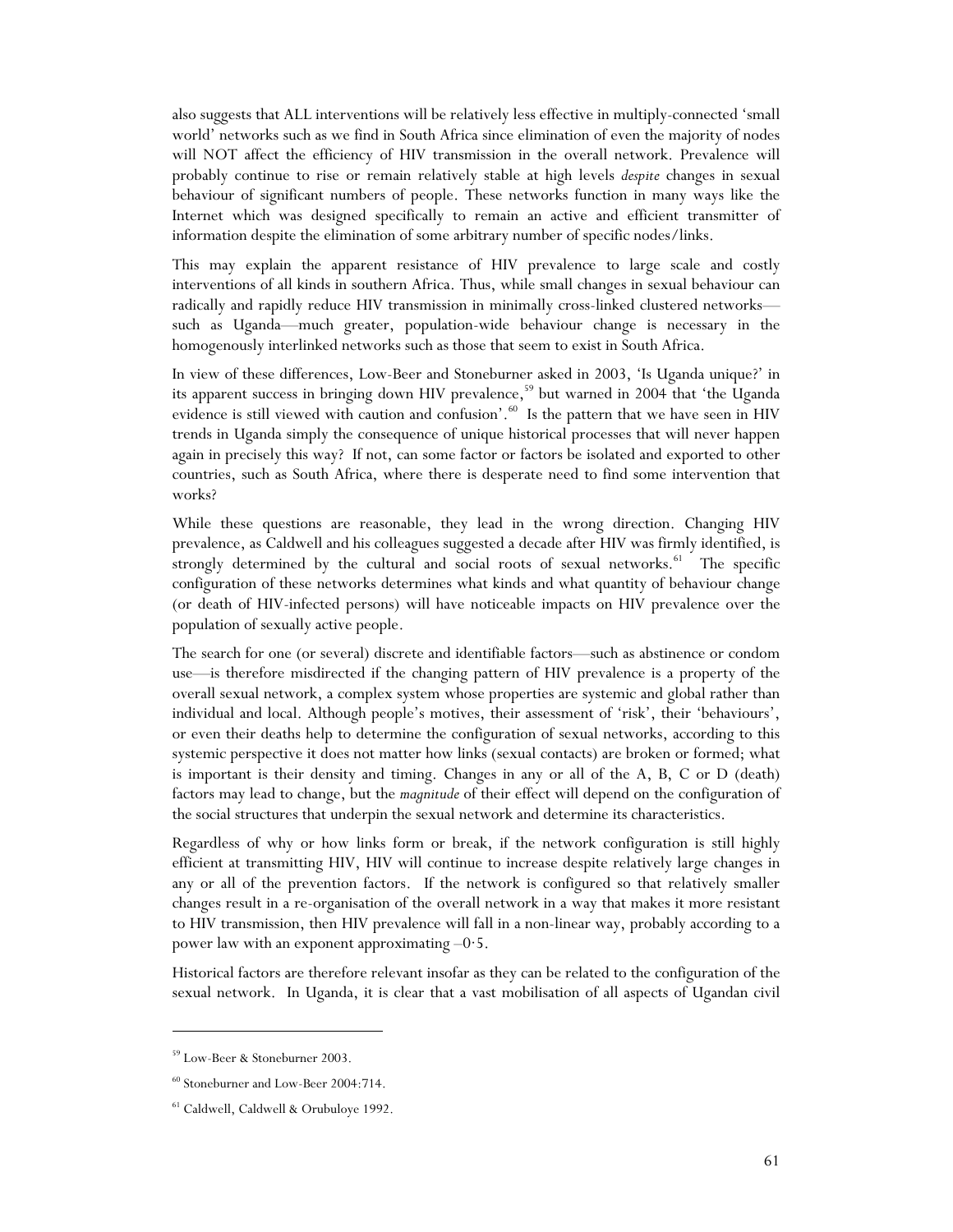society and government were involved in communicating the AIDS message, and in helping to restructure Ugandan society. Clusters of high density sexual links that existed around practices such as wife sharing, widow cleansing, widow inheritance, sexual license associated with funerals, nightclubs, circumcision and other rituals and festivals, was effectively stopped. Schools, churches, the army, all aspects of government at all levels, business and labour, traditional healers, chiefs and kings, as well as NGOs and external donors all worked together to bring about large-scale change at the national level. Changes in sexual behaviour *and* mortality worked to restructure the sexual network. But without the high levels of social integration seen in the overall integrated response, it seems unlikely that changes in HIV mortality or behaviour change would have had the effect that they did. While Uganda 'found its own response' through communication, education and community mobilisation programmes, $62$ the effect of this response was a fragmentation of a sexual network that was relative easy to fragment. Unfortunately, it is probable that a similar level of integrated response in South Africa would have less effect because of the different configuration of the network.

These findings may also reflect differences between eastern African and southern African regions overall. In eastern Africa as a whole, median prevalence decreased from 12·9% in 1997/98 to 8·5% in 2002 in a way similar to what happened in Uganda. In the southern African region as a whole it increased from  $21.3\%$  in 1997/98 to  $23.8\%$  in 2002.<sup>63</sup> It has long been assumed that the large regional differences between eastern, central, southern, and western Africa would eventually even out and diminish over time.<sup>64</sup> In fact, these marked differences have stabilised. In an article that surveys much of the evidence for these sub-regional differences in sub-Saharan Africa, Assamoah-Odei, Calleja and Boerma call for greater attention 'to the heterogeneity of the HIV/AIDS epidemic in subregions [eastern, western, central and southern] and countries.'<sup>65</sup>

Such regional differences suggest that the extent of sexual networks may indeed be regional. There are generally larger flows of population within these regions than between regions. There are widespread, though often subtle, cultural and social-structural similarities within regions. In southern Africa, the borders between South Africa, Lesotho, Swaziland and Botswana are completely porous in all respects. This is increasingly the case, too, for southern Mozambique, Zimbabwe and South Africa. Although the population flow is largely towards South Africa, cultural flows go both ways. There is probably less regional population flow in eastern Africa, partly because people are simply less mobile, but there are widespread linguistic, cultural, political and social similarities and links there, too. If trends in HIV prevalence can be related to the efficiency with which sexual networks transmit the virus, then this approach helps us to understand the heterogeneity of the epidemic at the national or even the regional level.

The focus on large-scale systemic processes of the sexual networks, contextualised in terms of the family social structures, domestic property regimes and political systems, permits a move away from the current focus on individual behaviour, risk assessment and (supposed) rational action. This suggests, finally, that preventive interventions will have to pay more attention to the integration of all strategies at the national or even regional level to be effective. More than

<sup>62</sup> Low-Beer & Stoneburner 2003.

<sup>63</sup> Assamoa-Odei, et al. 2004: 35.

<sup>64</sup> Assamoah-Odei, et al. 2004.

<sup>65</sup> Assamoah-Odei, et al. 2004: 35.